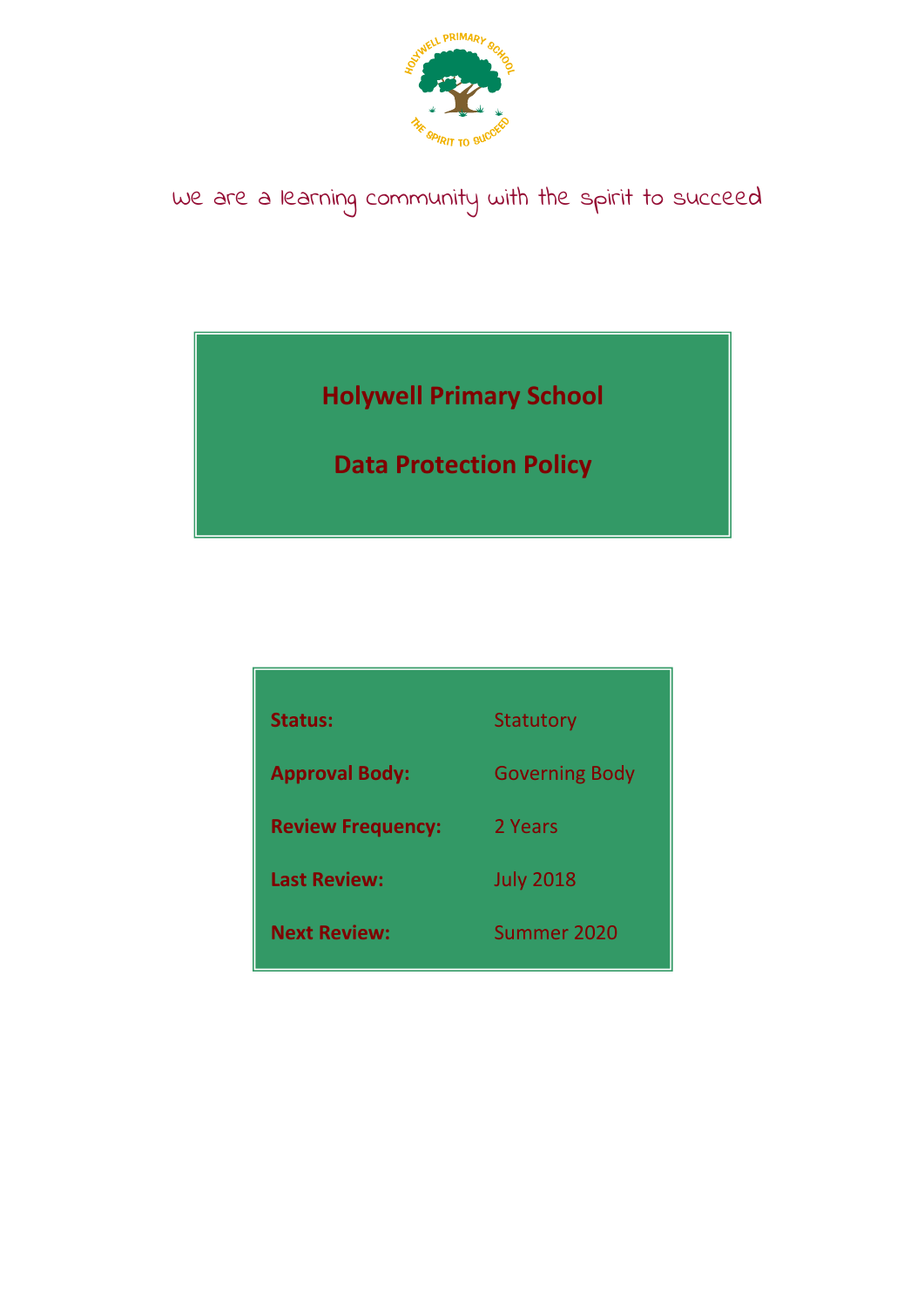

## **Data Protection Policy**

## **1. Policy statement and objectives**

- 1.1 The objectives of this Data Protection Policy are to ensure that that Holywell Primary School (the "School") and its governors and employees are informed about, and comply with, their obligations under the General Data Protection Regulation ("the GDPR") and other data protection legislation.
- 1.2 The School is a Community School and is the Data Controller for all the Personal Data processed by the School.
- 1.3 Everyone has rights with regard to how their personal information is handled. During the course of our activities we will Process personal information about a number of different groups of people and we recognise that we need to treat it in an appropriate and lawful manner.
- 1.4 The type of information that we may be required to handle include details of job applicants, current, past and prospective employees, pupils, parents / carers and other members of pupils' families, governors, suppliers and other individuals that we communicate with. The information, which may be held on paper or on a computer or other media, is subject to certain legal safeguards specified in the GDPR and other legislation. The GDPR imposes restrictions on how we may use that information.
- 1.5 This policy does not form part of any employee's contract of employment and it may be amended at any time. Any breach of this policy by members of staff will be taken seriously and may result in disciplinary action and serious breaches may result in dismissal. Breach of the GDPR may expose the School to enforcement action by the Information Commissioner's Office (ICO), including the risk of fines. Furthermore, certain breaches of the Act can give rise to personal criminal liability for the School's employees. At the very least, a breach of the GDPR could damage our reputation and have serious consequences for the School and for our stakeholders.

## **2. Status of the policy**

2.1 This policy has been approved by the Governing Body of the School. It sets out our rules on data protection and the legal conditions that must be satisfied in relation to the obtaining, handling, processing, storage, transportation and destruction of personal information.

## **3. Data Protection Officer**

3.1 The Data Protection Officer (the "DPO") is responsible for ensuring the School is compliant with the GDPR and with this policy. This post is held by Abbas Gulamali (email: [gulamalia@holywell.herts.sch.uk\)](mailto:gulamalia@holywell.herts.sch.uk). Any questions or concerns about the operation of this policy should be referred in the first instance to the DPO.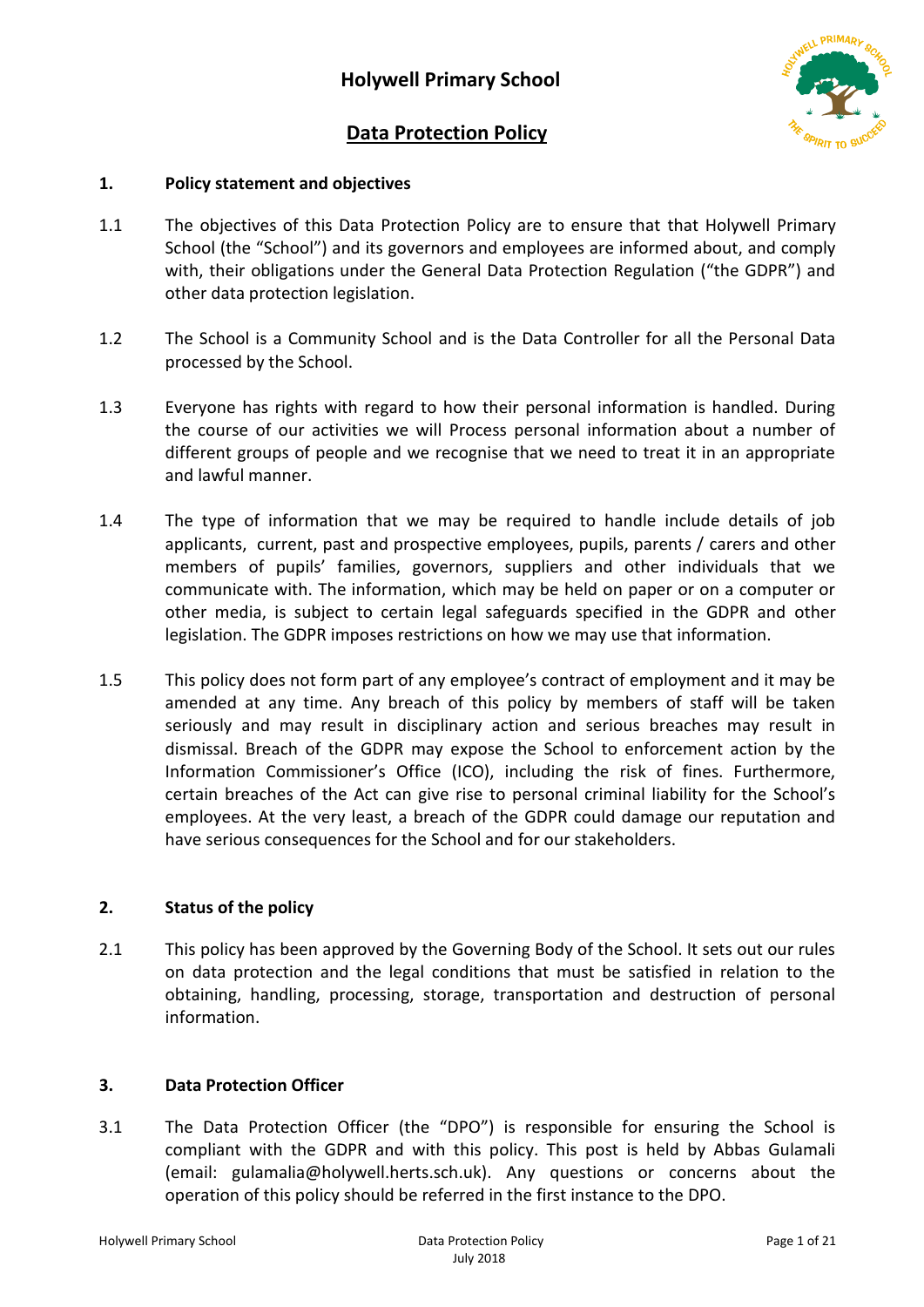- 3.2 The DPO will play a major role in embedding essential aspects of the GDPR into the School's culture, from ensuring the data protection principles are respected to preserving data subject rights, recording data processing activities and ensuring the security of processing.
- 3.3 The DPO should be involved, in a timely manner, in all issues relating to the protection of personal data. To do this, the GDPR requires that DPOs are provided with the necessary support and resources to enable the DPO to effectively carry out their tasks. Factors that should be considered include the following:
	- 3.3.1 senior management support;
	- 3.3.2 time for DPOs to fulfil their duties;
	- 3.3.3 adequate financial resources, infrastructure (premises, facilities and equipment) and staff where appropriate;
	- 3.3.4 official communication of the designation of the DPO to make known existence and function within the organisation;
	- 3.3.5 access to other services, such as HR, IT and security, who should provide support to the DPO;
	- 3.3.6 continuous training so that DPOs can stay up to date with regard to data protection developments;
	- 3.3.7 where a DPO team is deemed necessary, a clear infrastructure detailing roles and responsibilities of each team member;
	- 3.3.8 whether the School should give the DPO access to external legal advice to advise the DPO on their responsibilities under this Data Protection Policy.
- 3.4 The DPO is responsible for ensuring that the School's Processing operations adequately safeguard Personal Data, in line with legal requirements. This means that the governance structure within the School must ensure the independence of the DPO.
- 3.5 The School will ensure that the DPO does not receive instructions in respect of the carrying out of their tasks, which means that the DPO must not be instructed how to deal with a matter, such as how to investigate a complaint or what result should be achieved. Further, the DPO should report directly to the highest management level, i.e. the Governing Body.
- 3.6 The requirement that the DPO reports directly to the Governing Body ensures that the School's governors are made aware of the pertinent data protection issues. In the event that the School decides to take a certain course of action despite the DPO's advice to the contrary, the DPO should be given the opportunity to make their dissenting opinion clear to the Governing Body and to any other decision makers.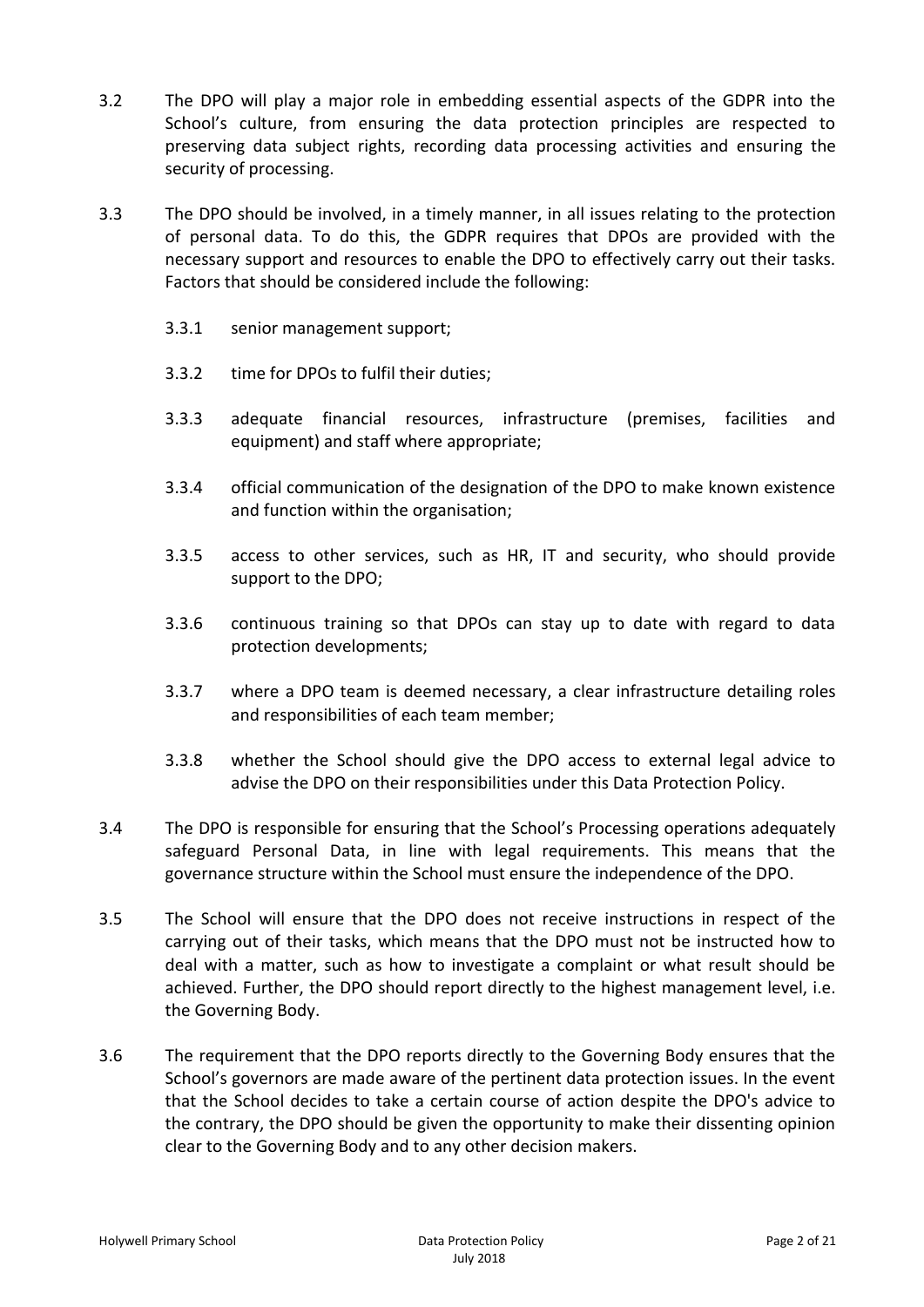- 3.7 A DPO appointed internally by the School is permitted to undertake other tasks and duties for the organisation, but these must not result in a conflict of interests with his or her role as DPO. It follows that any conflict of interests between the individual's role as DPO and other roles the individual may have within the organisation impinge on the DPO's ability to remain independent.
- 3.8 In order to avoid conflicts the DPO cannot hold another position within the organisation that involves determining the purposes and means of processing personal data. Senior management positions such as chief executive, chief financial officer, head of marketing, head of IT or head of human resources positions are likely to cause conflicts. Some other positions may involve determining the purposes and means of processing, which will rule them out as feasible roles for DPOs.
- 3.9 In the light of this and in the event that the School decides to appoint an internal DPO, the School will take the following action in order to avoid conflicts of interests:
	- 3.9.1 identify the positions incompatible with the function of DPO;
	- 3.9.2 draw up internal rules to this effect in order to avoid conflicts of interests which may include, for example, allocating some of the DPO's other duties to other members of staff, appointing a deputy DPO and / or obtaining advice from an external advisor if appropriate;
	- 3.9.3 include a more general explanation of conflicts of interests; and
	- 3.9.4 include safeguards in the internal rules of the organisation and ensure that the job specification for the position of DPO or the service contract is sufficiently precise and detailed to avoid conflicts of interest.
- 3.10 If you consider that the policy has not been followed in respect of Personal Data about yourself or others you should raise the matter with the DPO.

## **4. Definition of terms**

- 4.1 **Biometric Data** means Personal Data resulting from specific technical processing relating to the physical, physiological or behavioural characteristics of a natural person, which allow or confirm the unique identification of that natural person, such as facial images;
- 4.2 **Consent** of the Data Subject means any freely given, specific, informed and unambiguous indication of the Data Subject's wishes by which he or she, by a statement or by a clear affirmative action, signifies agreement to the processing of Personal Data relating to him or her;
- 4.3 **Data** is information which is stored electronically, on a computer, or in certain paperbased filing systems or other media such as CCTV;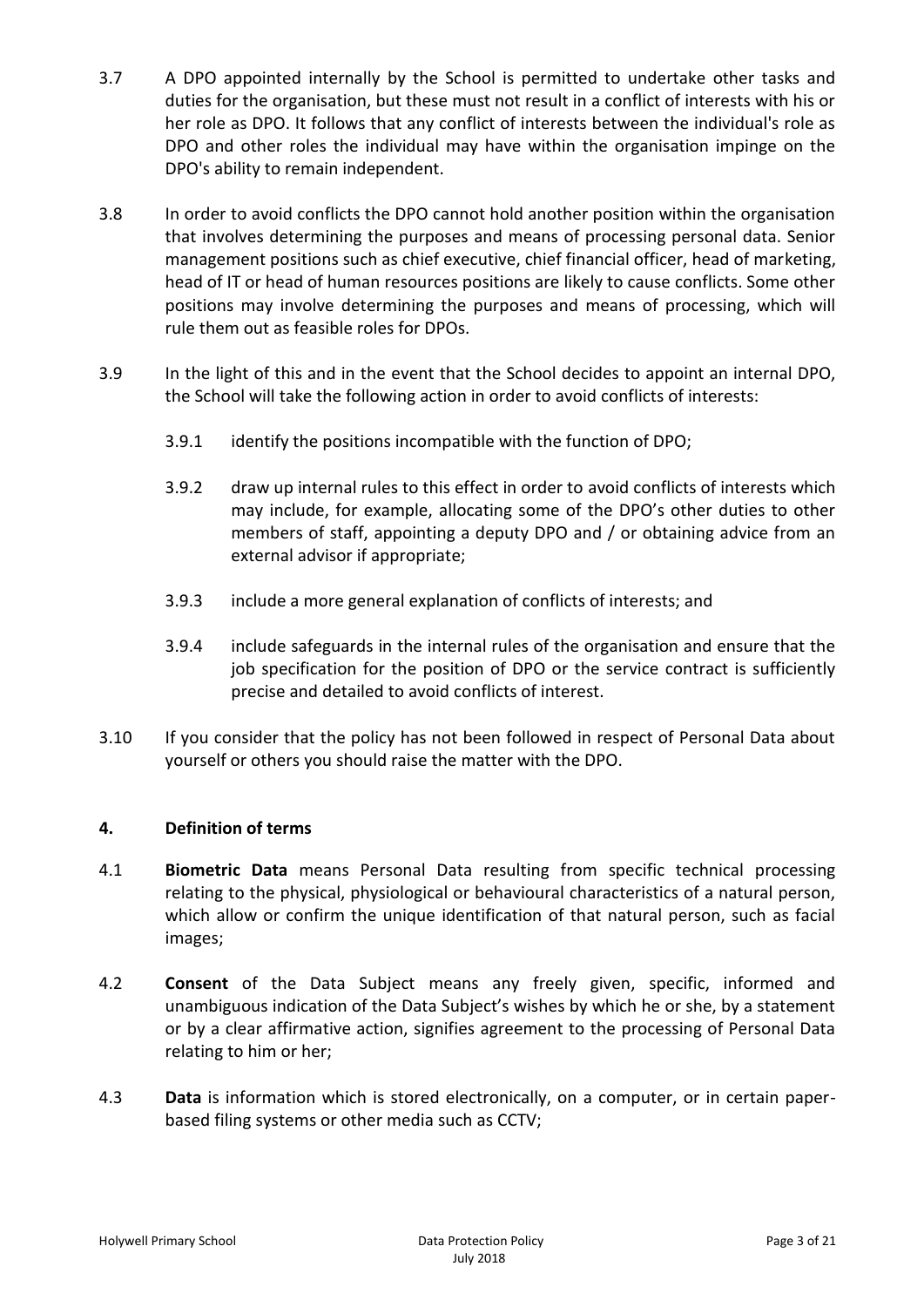- 4.4 **Data Subjects** for the purpose of this policy include all living individuals about whom we hold Personal Data. A Data Subject need not be a UK national or resident. All Data Subjects have legal rights in relation to their Personal Data.
- 4.5 **Data Controllers** means the natural or legal person, public authority, agency or other body which, alone or jointly with others, determines the purposes and means of the processing of Personal Data.
- 4.6 **Data Users** include employees, volunteers, governors whose work involves using Personal Data. Data Users have a duty to protect the information they handle by following our data protection and security policies at all times;
- 4.7 **Data Processors** means a natural or legal person, public authority, agency or other body which processes Personal Data on behalf of the Data Controller;
- 4.8 **Parent** has the meaning given in the Education Act 1996 and includes any person having parental responsibility or care of a child;
- 4.9 **Personal Data** means any information relating to an identified or identifiable natural person ('Data Subject'); an identifiable natural person is one who can be identified, directly or indirectly, in particular by reference to an identifier such as a name, an identification number, location data, an online identifier or to one or more factors specific to the physical, physiological, genetic, mental, economic, cultural or social identity of that natural person;
- 4.10 **Personal Data Breach** means a breach of security leading to the accidental or unlawful destruction, loss, alteration, unauthorised disclosure of, or access to, Personal Data transmitted, stored or otherwise processed;
- 4.11 **Privacy by Design** means implementing appropriate technical and organisational measures in an effective manner to ensure compliance with the GDPR;
- 4.12 **Processing** means any operation or set of operations which is performed on Personal Data or on sets of Personal Data, whether or not by automated means, such as collection, recording, organisation, structuring, storage, adaptation or alteration, retrieval, consultation, use, disclosure by transmission, dissemination or otherwise making available, alignment or combination, restriction, erasure or destruction;
- 4.13 **Sensitive Personal Data** means Personal Data revealing racial or ethnic origin, political opinions, religious or philosophical beliefs, or trade union membership, and the processing of genetic data, biometric data for the purpose of uniquely identifying a natural person, data concerning health or data concerning a natural person's sex life or sexual orientation.

## **5. Data protection principles**

5.1 Anyone processing Personal Data must comply with the enforceable principles of good practice. These provide that Personal Data must be: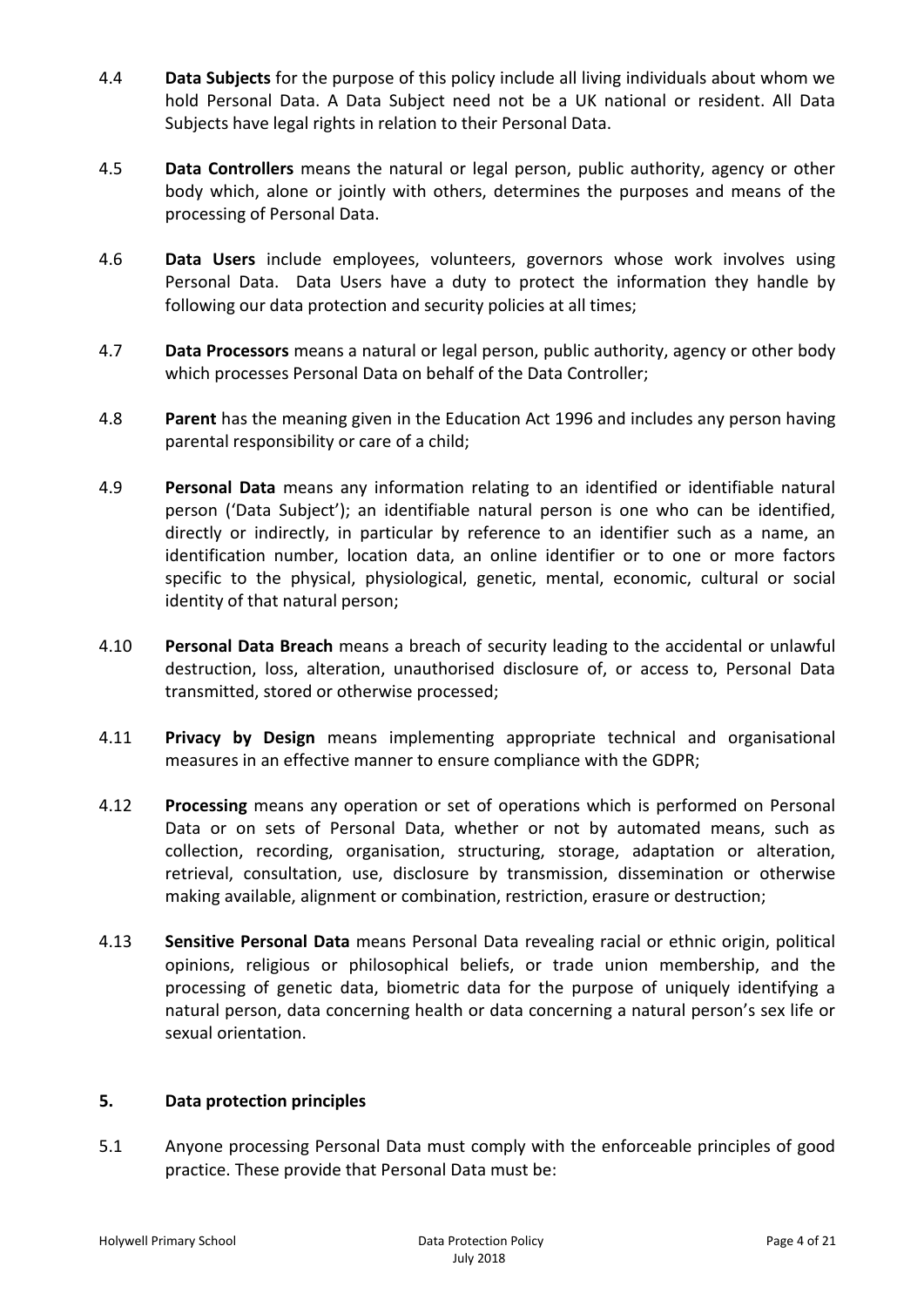- 5.1.1 processed lawfully, fairly and in a transparent manner in relation to individuals;
- 5.1.2 collected for specified, explicit and legitimate purposes and not further processed in a manner that is incompatible with those purposes; further processing for archiving purposes in the public interest, scientific or historical research purposes or statistical purposes shall not be considered to be incompatible with the initial purposes;
- 5.1.3 adequate, relevant and limited to what is necessary in relation to the purposes for which they are processed;
- 5.1.4 accurate and, where necessary, kept up to date; every reasonable step must be taken to ensure that Personal Data that are inaccurate, having regard to the purposes for which they are processed, are erased or rectified without delay;
- 5.1.5 kept in a form which permits identification of Data Subjects for no longer than is necessary for the purposes for which the Personal Data are processed; Personal Data may be stored for longer periods insofar as the Personal Data will be processed solely for archiving purposes in the public interest, scientific or historical research purposes or statistical purposes subject to implementation of the appropriate technical and organisational measures required by the GDPR in order to safeguard the rights and freedoms of individuals; and
- 5.1.6 Processed in a manner that ensures appropriate security of the Personal Data, including protection against unauthorised or unlawful processing and against accidental loss, destruction or damage, using appropriate technical or organisational measures.
- 5.2 Processed lawfully, fairly and in a transparent manner
	- 5.2.1 The GDPR is intended not to prevent the processing of Personal Data, but to ensure that it is done fairly and without adversely affecting the rights of the Data Subject. The Data Subject must be told who the Data Controller is (in this case the School), who the Data Controller's representative is (in this case the DPO), the purpose for which the data is to be Processed by us, and the identities of anyone to whom the Data may be disclosed or transferred.
	- 5.2.2 For Personal Data to be processed lawfully, certain conditions have to be met. These may include:
		- 5.2.2.1 where we have the Consent of the Data Subject;
		- 5.2.2.2 where it is necessary for compliance with a legal obligation;
		- 5.2.2.3 where processing is necessary to protect the vital interests of the Data Subject or another person;
		- 5.2.2.4 where it is necessary for the performance of a task carried out in the public interest or in the exercise of official authority vested in the controller.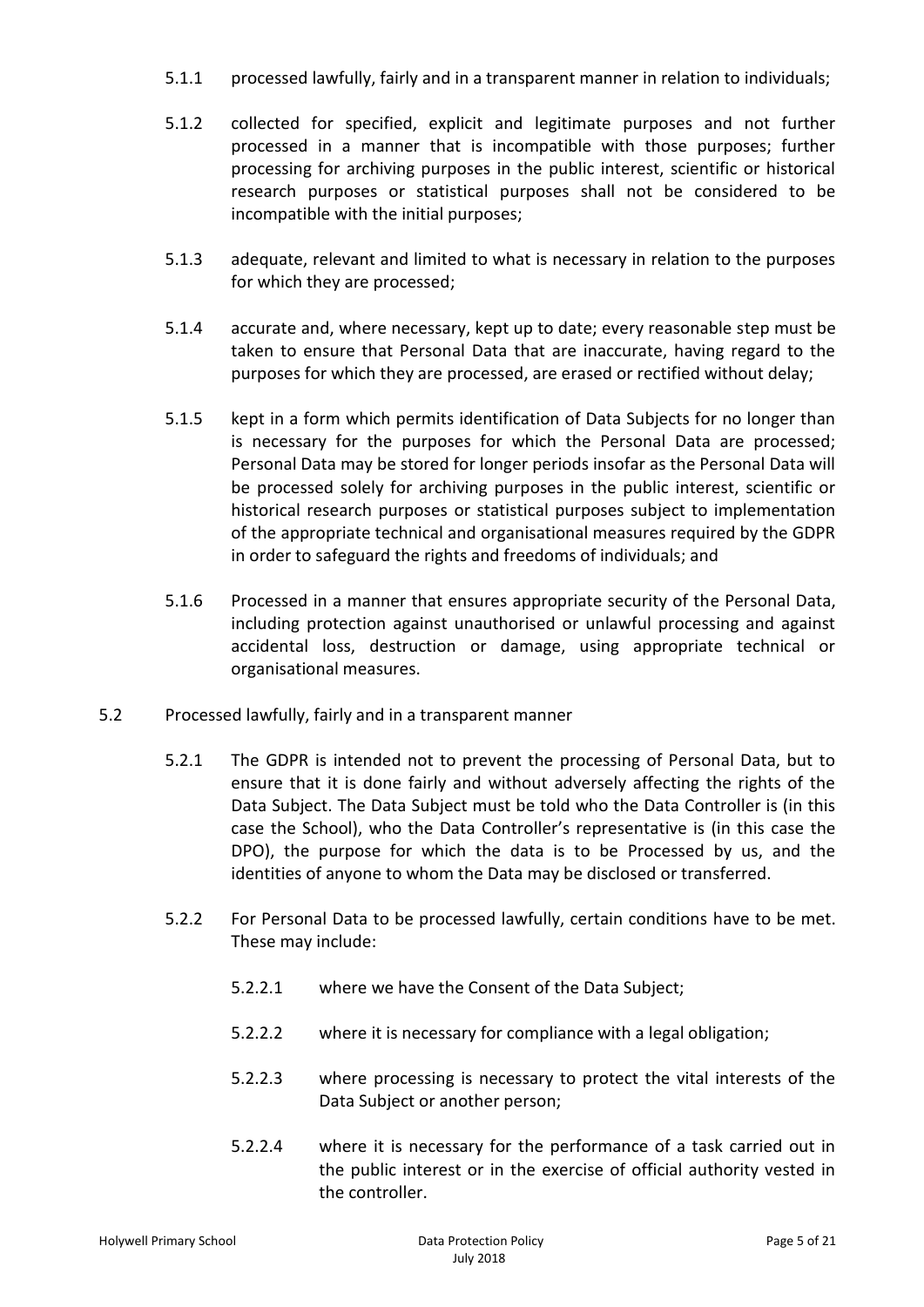5.2.3 Personal data may only be processed for the specific purposes notified to the Data Subject when the data was first collected, or for any other purposes specifically permitted by the Act. This means that Personal Data must not be collected for one purpose and then used for another. If it becomes necessary to change the purpose for which the data is processed, the Data Subject must be informed of the new purpose before any processing occurs.

#### 5.3 Sensitive Personal Data

- 5.3.1 The School will be processing Sensitive Personal Data about our stakeholders. We recognise that the law states that this type of Data needs more protection. Therefore, Data Users must be more careful with the way in which we process Sensitive Personal Data.
- 5.3.2 When Sensitive Personal Data is being processed, as well as establishing a lawful basis (as outlined in paragraph 5.1 above), a separate condition for processing it must be met. In most cases the relevant conditions are likely to be that:
	- 5.3.2.1 the Data Subject's explicit consent to the processing of such data has been obtained
	- 5.3.2.2 processing is necessary for reasons of substantial public interest, on the basis of Union or Member State law which shall be proportionate to the aim pursued, where we respect the essence of the right to data protection and provide for suitable and specific measures to safeguard the fundamental rights and the interests of the Data Subject;
	- 5.3.2.3 processing is necessary to protect the vital interests of the Data Subject or of another natural person where the Data Subject is physically or legally incapable of giving consent;
	- 5.3.2.4 processing is necessary for the purposes of carrying out the obligations and exercising specific rights of the Data Controller or of the Data Subject in the field of employment law in so far as it is authorised by Union or Member State law or a collective agreement pursuant to Member State law providing for appropriate safeguards for the fundamental rights and the interests of the Data Subject.
- 5.3.3 The School recognises that in addition to Sensitive Personal Data, we are also likely to Process information about our stakeholders which is confidential in nature, for example, information about family circumstances, child protection or safeguarding issues. Appropriate safeguards must be implemented for such information, even if it does not meet the legal definition of Sensitive Personal Data.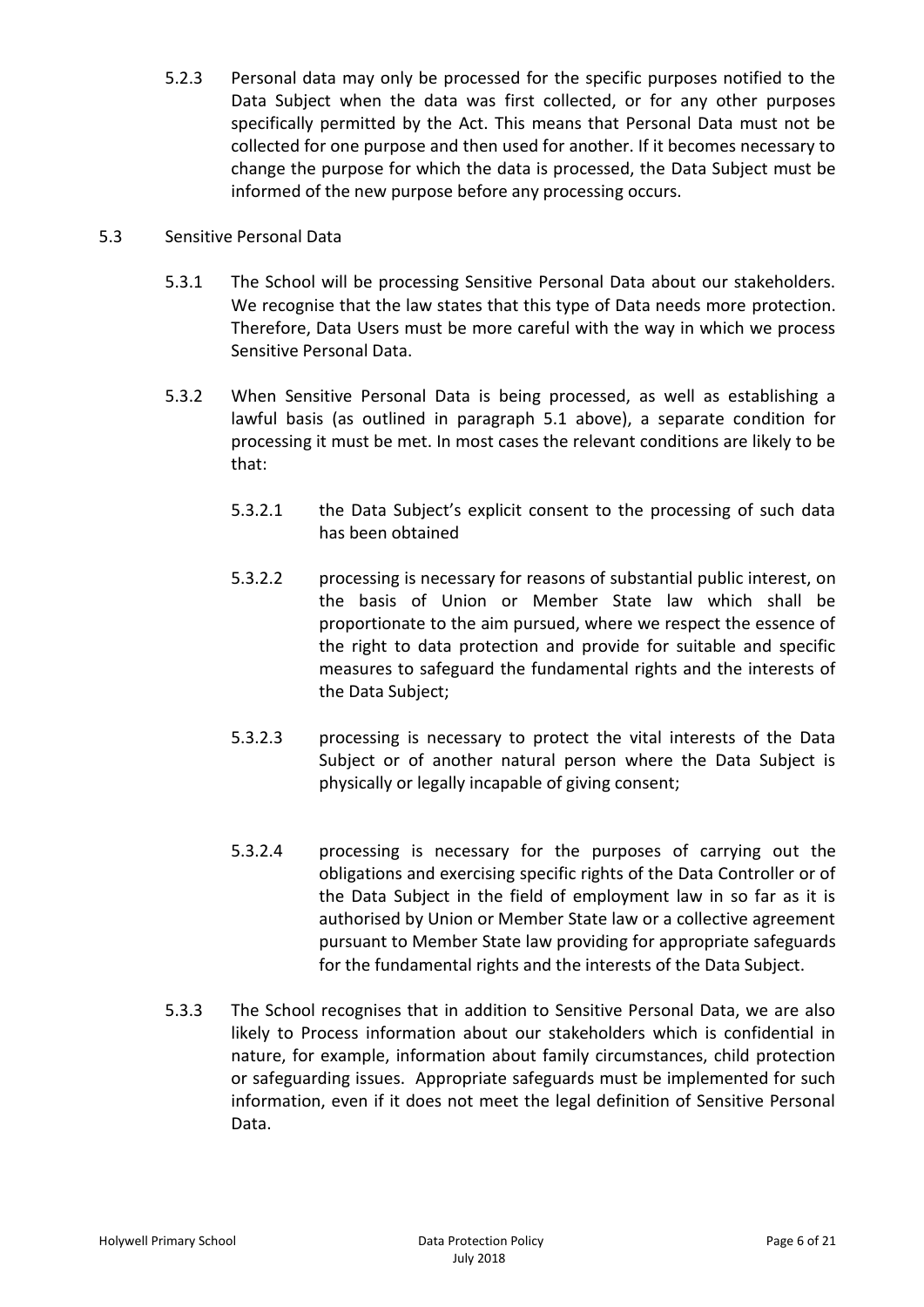## 5.4 Criminal convictions and offences

- 5.4.1 There are separate safeguards in the GDPR for Personal Data relating to criminal convictions and offences.
- 5.4.2 It is likely that the School will Process Data about criminal convictions or offences. This may be as a result of pre-vetting checks we are required to undertake on staff and governors or due to information which we may acquire during the course of their employment or appointment.
- 5.4.3 In addition, from time to time we may acquire information about criminal convictions or offences involving pupils or Parents. This information is not routinely collected and is only likely to be processed by the School in specific circumstances, for example, if a child protection issue arises or if a parent / carer is involved in a criminal matter.
- 5.4.4 Where appropriate, such information may be shared with external agencies such as the child protection team at the Local Authority, the Local Authority Designated Officer and / or the Police. Such information will only be processed to the extent that it is lawful to do so and appropriate measures will be taken to keep the data secure.

## 5.5 Transparency

- 5.5.1 One of the key requirements of the GDPR relates to transparency. This means that the School must keep Data Subjects informed about how their Personal Data will be processed when it is collected.
- 5.5.2 One of the ways we provide this information to individuals is through a privacy notice which sets out important information what we do with their Personal Data. The School has developed privacy notices for the following categories of people:
	- 5.5.2.1 Pupils
	- 5.5.2.2 Parents
	- 5.5.2.3 Staff
	- 5.5.2.4 Governors
- 5.5.3 The School wishes to adopt a layered approach to keeping people informed about how we process their Personal Data. This means that the privacy notice is just one of the tools we will use to communicate this information. Employees are expected to use other appropriate and proportionate methods to tell individuals how their Personal Data is being processed if Personal Data is being processed in a way that is not envisaged by our privacy notices and / or at the point when individuals are asked to provide their Personal Data, for example, where Personal Data is collected about visitors to School premises or if we ask people to complete forms requiring them to provide their Personal Data.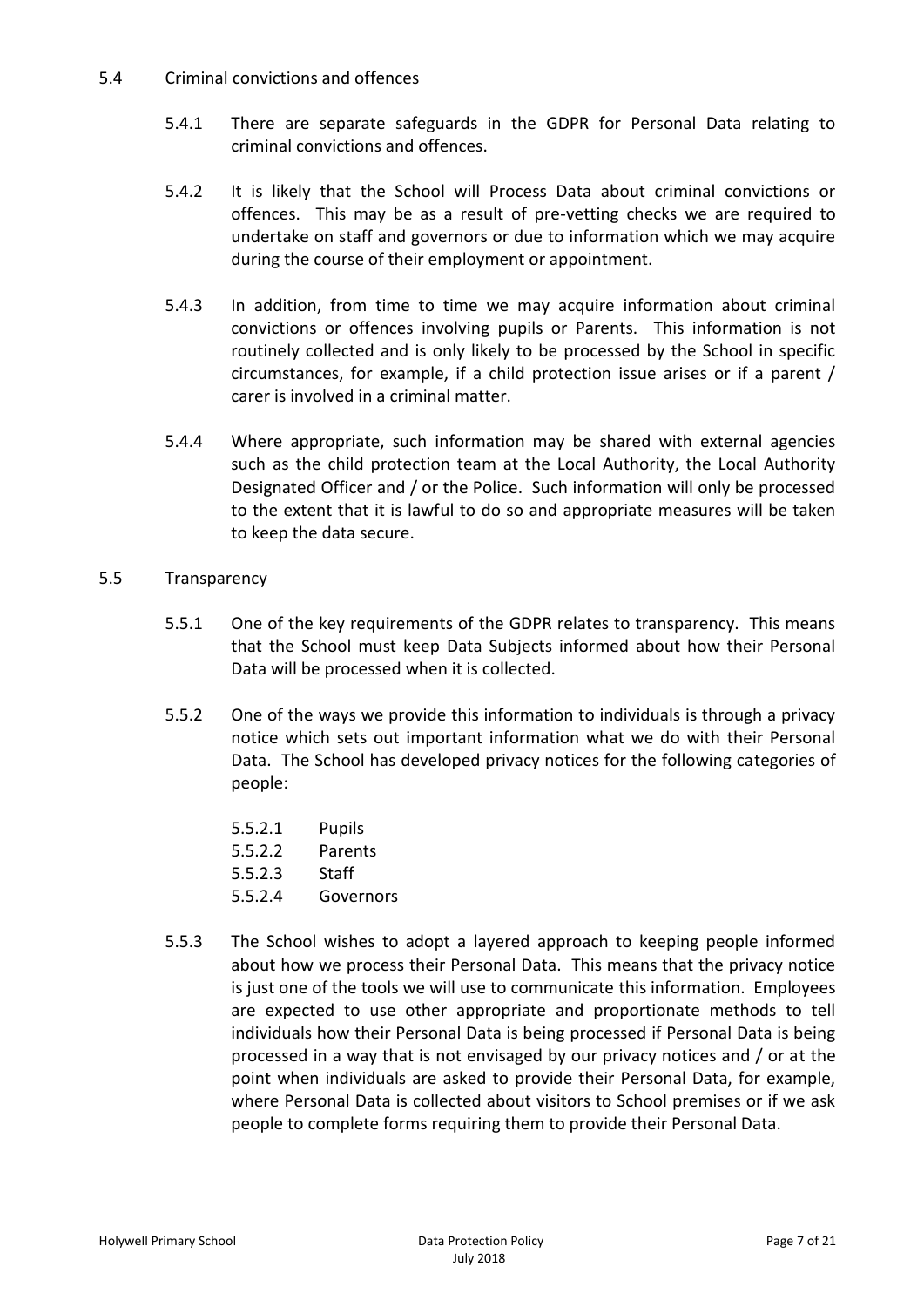- 5.5.4 We will ensure that privacy notices are concise, transparent, intelligible and easily accessible; written in clear and plain language, particularly if addressed to a child; and free of charge.
- 5.6 Consent
	- 5.6.1 The School must only process Personal Data on the basis of one or more of the lawful bases set out in the GDPR, which include Consent. Consent is not the only lawful basis and there are likely to be many circumstances when we process Personal Data and our justification for doing so is based on a lawful basis other than Consent.
	- 5.6.2 A Data Subject consents to Processing of their Personal Data if they indicate agreement clearly either by a statement or positive action to the Processing. Consent requires affirmative action so silence, pre-ticked boxes or inactivity are unlikely to be sufficient. If Consent is given in a document which deals with other matters, then the Consent must be kept separate from those other matters.
	- 5.6.3 In the event that we are relying on Consent as a basis for Processing Personal Data about pupils, we will obtain Consent from the Parent/Carer. Consent is likely to be required if, for example, the School wishes to use a photo of a pupil on its website or on social media. Consent is also required before any pupils are signed up to online learning platforms. When relying on Consent, we will make sure that the child understands what they are consenting to, and we will not exploit any imbalance in power in the relationship between us.
	- 5.6.4 Data Subjects must be easily able to withdraw Consent to Processing at any time and withdrawal must be promptly honoured. Consent may need to be refreshed if we intend to Process Personal Data for a different and incompatible purpose which was not disclosed when the Data Subject first consented.
	- 5.6.5 Unless we can rely on another legal basis of Processing, Explicit Consent is usually required for Processing Sensitive Personal Data. Often we will be relying on another legal basis (and not require Explicit Consent) to Process most types of Sensitive Data.
	- 5.6.6 Evidence and records of Consent must be maintained so that the School can demonstrate compliance with Consent requirements.

## **6. Specified, explicit and legitimate purposes**

6.1 Personal data should only be collected to the extent that it is required for the specific purpose notified to the Data Subject, for example, in the Privacy Notice or at the point of collecting the Personal Data. Any data which is not necessary for that purpose should not be collected in the first place.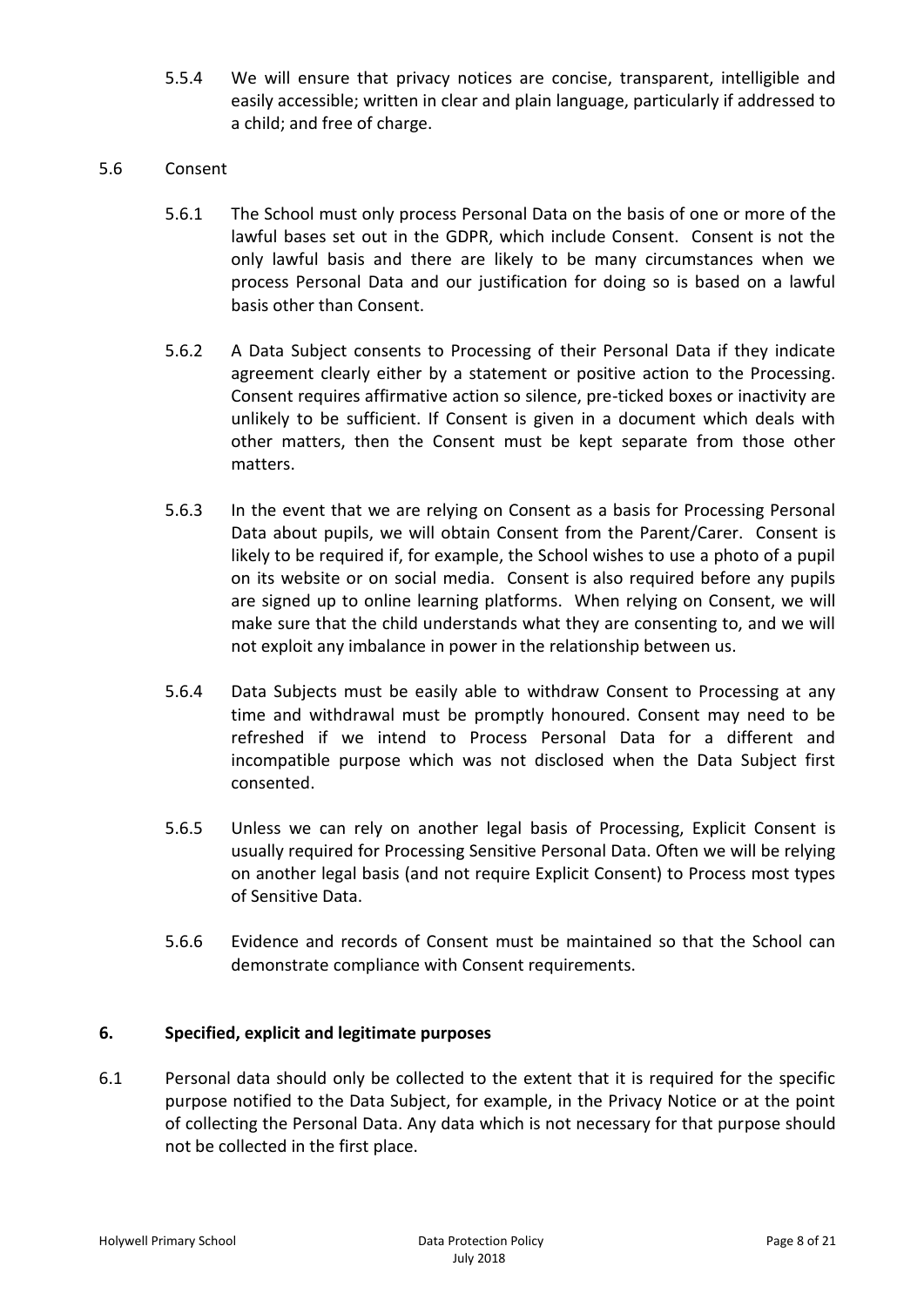6.2 The School will be clear with Data Subjects about why their Personal Data is being collected and how it will be processed. We cannot use Personal Data for new, different or incompatible purposes from that disclosed when it was first obtained unless we have informed the Data Subject of the new purposes and they have consented where necessary.

## **7. Adequate, relevant and limited to what is necessary**

- 7.1 The School will ensure that the Personal Data collected is adequate to enable us to perform our functions and that the information is relevant and limited to what is necessary.
- 7.2 In order to ensure compliance with this principle, the School will check records at appropriate intervals for missing, irrelevant or seemingly excessive information and may contact Data Subjects to verify certain items of data.
- 7.3 Employees must also give due consideration to any forms stakeholders are asked to complete and consider whether the all the information is required. We may only collect Personal Data that is needed to operate as a school functions and we should not collect excessive data. We should ensure that any Personal Data collected is adequate and relevant for the intended purposes.
- 7.4 The School will implement measures to ensure that Personal Data is processed on a 'Need to Know' basis. This means that the only members of staff or governors who need to know Personal Data about a Data Subject will be given access to it and no more information than is necessary for the relevant purpose will be shared. In practice, this means that the School may adopt a layered approach in some circumstances, for example, members of staff or governors may be given access to basic information about a pupil or employee if they need to know it for a particular purpose but other information about a Data Subject may be restricted to certain members of staff who need to know it, for example, where the information is Sensitive Personal Data, relates to criminal convictions or offences or is confidential in nature (for example, child protection or safeguarding records).
- 7.5 When Personal Data is no longer needed for specified purposes, it must be deleted or anonymised in accordance with the School's data retention guidelines.

## **8. Accurate and, where necessary, kept up to date**

- 8.1 Personal data must be accurate and kept up to date. Information which is incorrect or misleading is not accurate and steps should therefore be taken to check the accuracy of any Personal Data at the point of collection and at regular intervals afterwards. Inaccurate or out-of-date data should be destroyed.
- 8.2 If a Data Subject informs the School of a change of circumstances their records will be updated as soon as is practicable.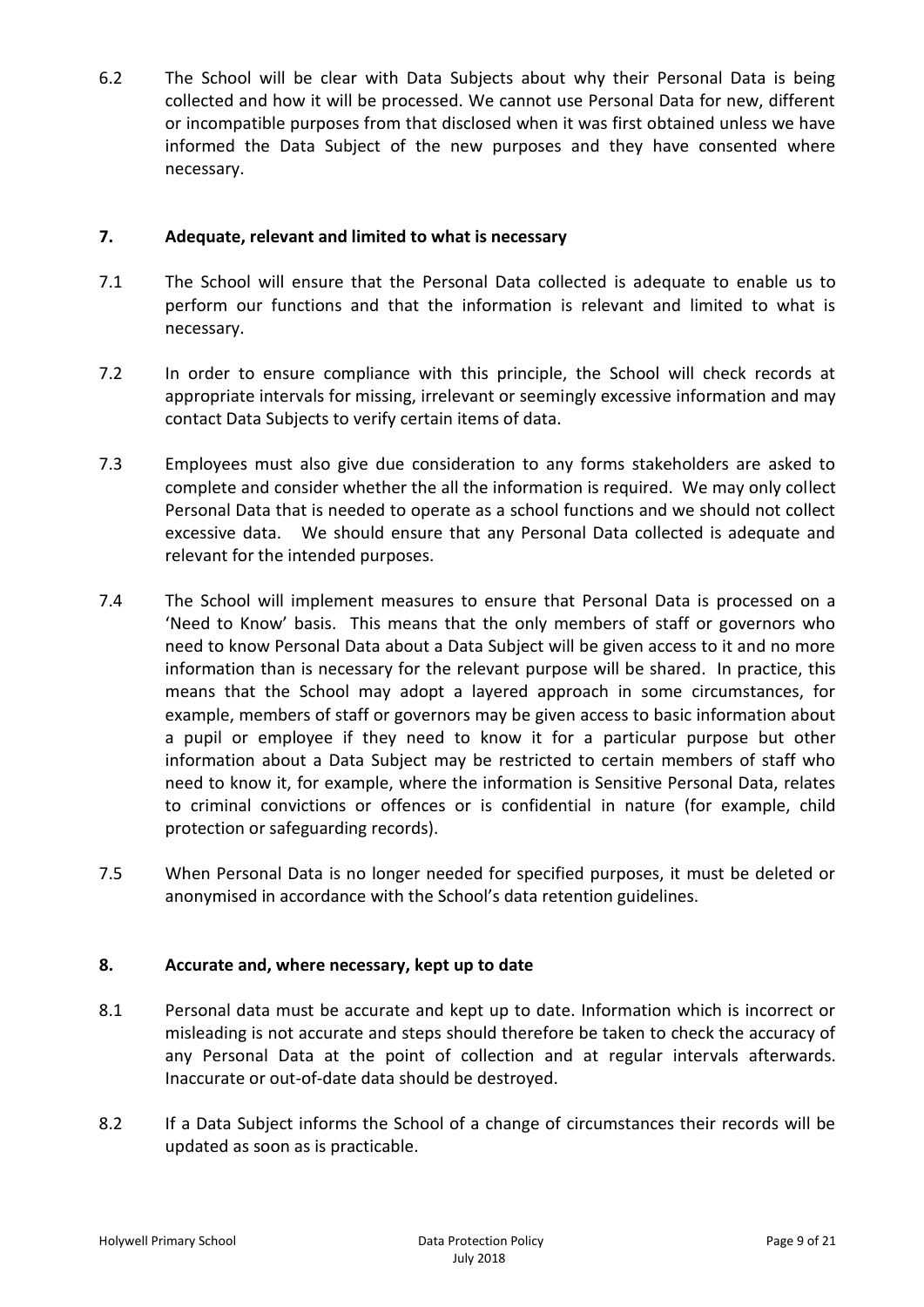- 8.3 Where a Data Subject challenges the accuracy of their data, the School will immediately mark the record as potentially inaccurate, or 'challenged'. In the case of any dispute, we shall try to resolve the issue informally, but if this proves impossible, disputes will be referred to the Data Protection for their judgement. If the problem cannot be resolved at this stage, the Data Subject should refer their complaint to the Information Commissioner's Office. Until resolved the 'challenged' marker will remain and all disclosures of the affected information will contain both versions of the information.
- 8.4 Notwithstanding paragraph 8.3, a Data Subject continues to have rights under the GDPR and may refer a complaint to the Information Commissioner's Office regardless of whether the procedure set out in paragraph 8.3 has been followed.

## **9. Data to be kept for no longer than is necessary for the purposes for which the Personal Data are processed**

- 9.1 Personal data should not be kept longer than is necessary for the purpose for which it is held. This means that data should be destroyed or erased from our systems when it is no longer required.
- 9.2 It is the duty of the DPO, after taking appropriate guidance for legal considerations, to ensure that obsolete data are properly erased. The School has a retention schedule for all data.

## **10. Data to be processed in a manner that ensures appropriate security of the Personal Data**

- 10.1 The School has taken steps to ensure that appropriate security measures are taken against unlawful or unauthorised processing of Personal Data, and against the accidental loss of, or damage to, Personal Data. Data Subjects may apply to the courts for compensation if they have suffered damage from such a loss.
- 10.2 The GDPR requires us to put in place procedures and technologies to maintain the security of all Personal Data from the point of collection to the point of destruction.
- 10.3 We will develop, implement and maintain safeguards appropriate to our size, scope, our available resources, the amount of Personal Data that we own or maintain on behalf of others and identified risks (including use of encryption and Pseudonymisation where applicable). We will regularly evaluate and test the effectiveness of those safeguards to ensure security of our Processing of Personal Data.
- 10.4 Data Users are responsible for protecting the Personal Data we hold. Data Users must implement reasonable and appropriate security measures against unlawful or unauthorised Processing of Personal Data and against the accidental loss of, or damage to, Personal Data. Data Users must exercise particular care in protecting Sensitive Personal Data from loss and unauthorised access, use or disclosure.
- 10.5 Data Users must follow all procedures and technologies we put in place to maintain the security of all Personal Data from the point of collection to the point of destruction.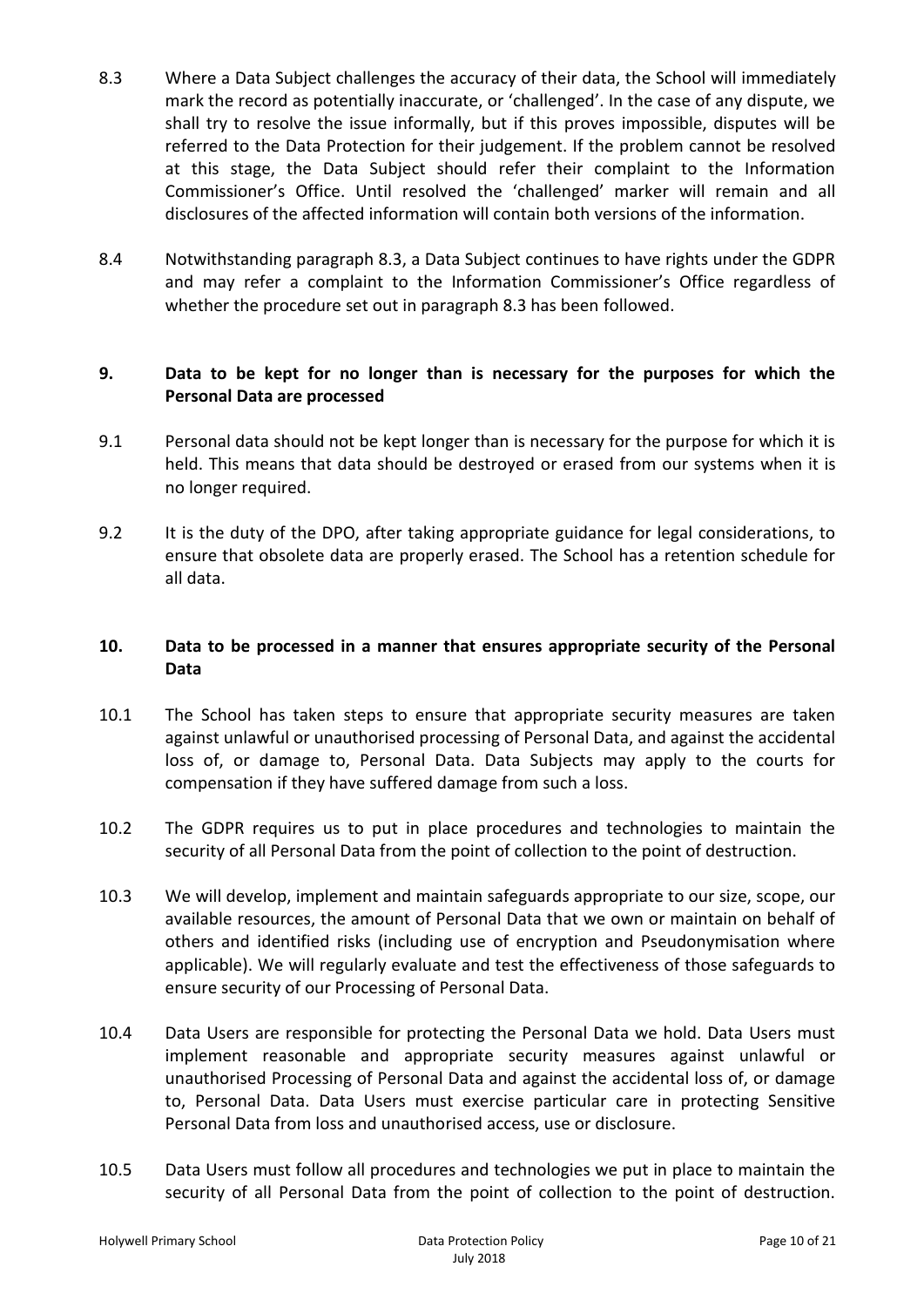Data Users must comply with all applicable aspects of our Data Security Policy and not attempt to circumvent the administrative, physical and technical safeguards we implement and maintain in accordance with the GDPR and relevant standards to protect Personal Data.

- 10.6 Maintaining data security means guaranteeing the confidentiality, integrity and availability of the Personal Data, defined as follows:
	- 10.6.1 **Confidentiality** means that only people who are authorised to use the data can access it.
	- 10.6.2 **Integrity** means that Personal Data should be accurate and suitable for the purpose for which it is processed.
	- 10.6.3 **Availability** means that authorised users should be able to access the data if they need it for authorised purposes.
- 10.7 It is the responsibility of all members of staff and governors to work together to ensure that the Personal Data we hold is kept secure. We rely on our colleagues to identify and report any practices that do not meet these standards so that we can take steps to address any weaknesses in our systems. Anyone who has any comments or concerns about security should notify the Headteacher or the DPO.
- 10.8 Please see our Data Security Policy for details for the arrangements in place to keep Personal Data secure.

#### 10.9 Governors

- 10.9.1 Governors are likely to process Personal Data when they are performing their duties, for example, if they are dealing with employee issues, pupil exclusions or parent complaints. Governors should be trained on the School's data protection processes as part of their induction and should be informed about their responsibilities to keep Personal Data secure. This includes:
	- 10.9.1.1 Ensure that Personal Data which comes into their possession as a result of their School duties is kept secure from third parties, including family members and friends;
	- 10.9.1.2 Ensure they are provided with a copy of the School's Data Security Policy.
	- 10.9.1.3 Using a School email account for any School-related communications;
	- 10.9.1.4 Ensuring that any School-related communications or information stored or saved on an electronic device or computer is password protected [and encrypted];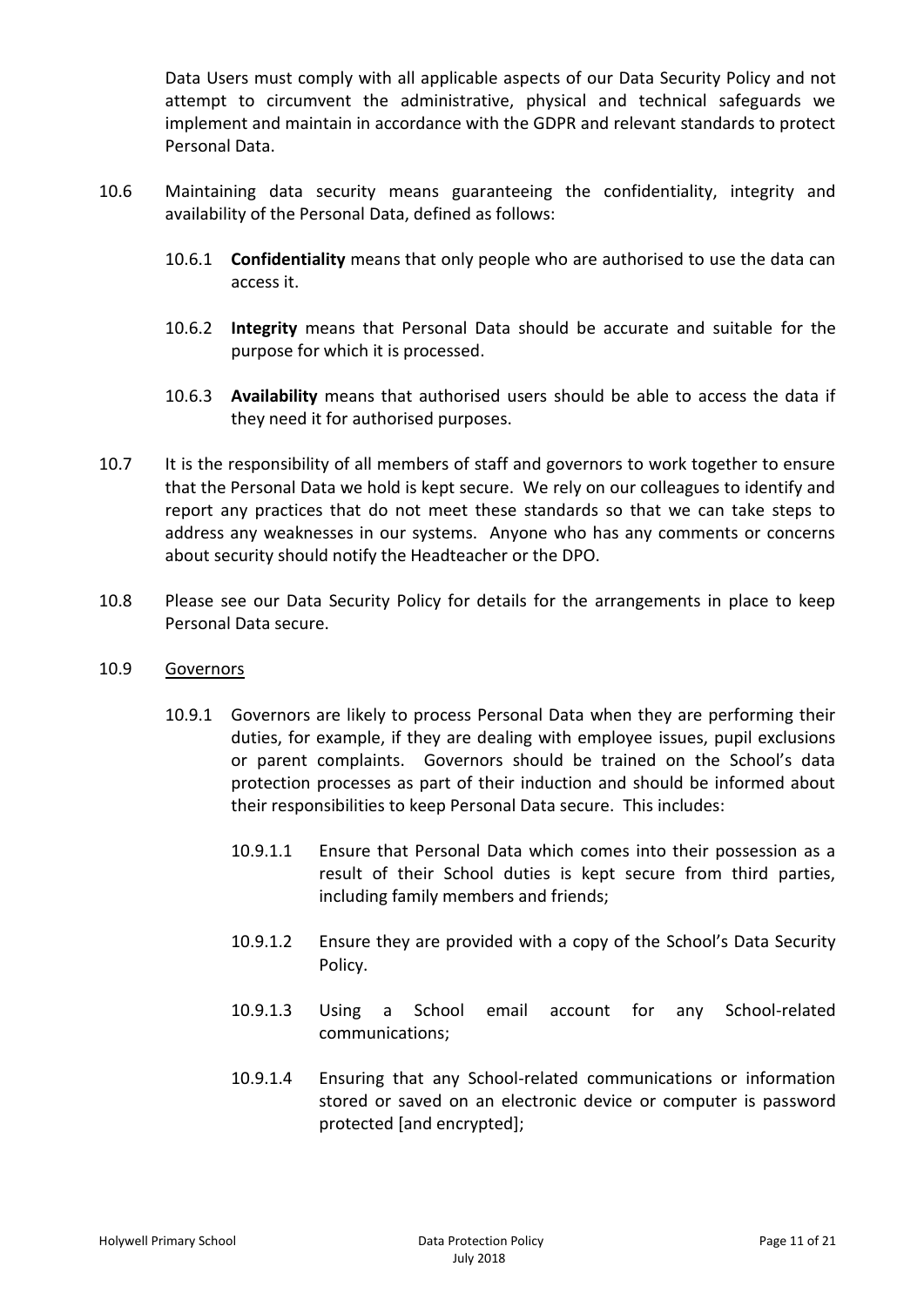- 10.9.1.5 Taking appropriate measures to keep Personal Data secure, which includes ensuring that hard copy documents are securely locked away so that they cannot be access by third parties.
- 10.9.2 Governors will be asked to read and sign an Acceptable Use Agreement.

## **11. Processing in line with Data Subjects' rights**

- 11.1 Data Subjects have rights when it comes to how we handle their Personal Data. These include rights to:
	- 11.1.1 withdraw Consent to Processing at any time;
	- 11.1.2 receive certain information about the Data Controller's Processing activities;
	- 11.1.3 request access to their Personal Data that we hold;
	- 11.1.4 prevent our use of their Personal Data for direct marketing purposes;
	- 11.1.5 ask us to erase Personal Data if it is no longer necessary in relation to the purposes for which it was collected or Processed or to rectify inaccurate data or to complete incomplete data;
	- 11.1.6 restrict Processing in specific circumstances;
	- 11.1.7 challenge Processing which has been justified on the basis of our legitimate interests or in the public interest;
	- 11.1.8 request a copy of an agreement under which Personal Data is transferred outside of the EEA;
	- 11.1.9 object to decisions based solely on Automated Processing, including profiling (Automated Decision Making);
	- 11.1.10 prevent Processing that is likely to cause damage or distress to the Data Subject or anyone else;
	- 11.1.11 be notified of a Personal Data Breach which is likely to result in high risk to their rights and freedoms;
	- 11.1.12 make a complaint to the supervisory authority (the ICO); and
	- 11.1.13 in limited circumstances, receive or ask for their Personal Data to be transferred to a third party in a structured, commonly used and machine readable format.
- 11.2 We are required to verify the identity of an individual requesting data under any of the rights listed above. Members of staff should not allow third parties to persuade them into disclosing Personal Data without proper authorisation.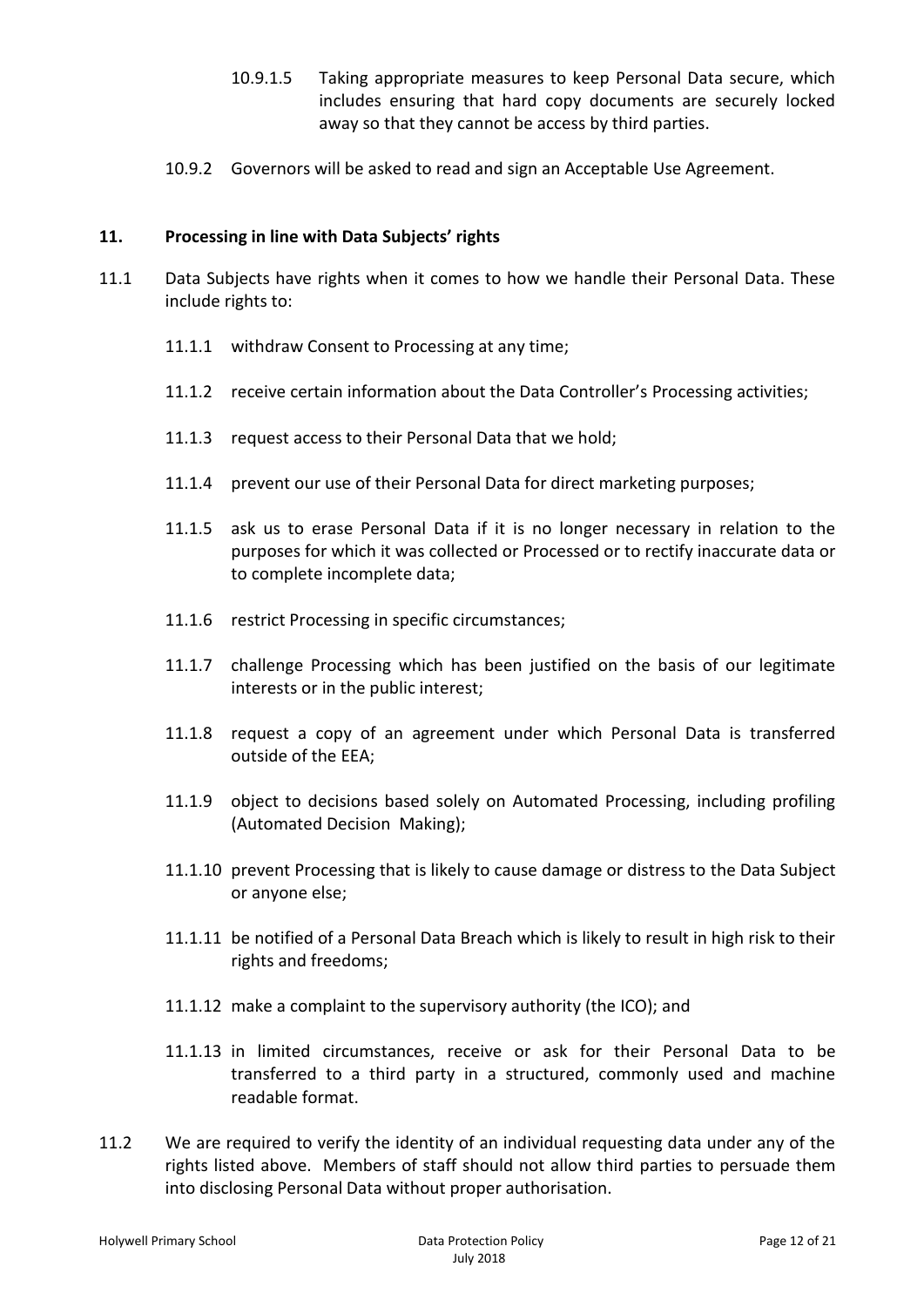## **12. Dealing with subject access requests**

- 12.1 The GDPR extends to all Data Subjects a right of access to their own Personal Data. A formal request from a Data Subject for information that we hold about them must be made in writing. The School can invite a Data Subject to complete a form but we may not insist that they do so.
- 12.2 It is important that all members of staff are able to recognise that a written request made by a person for their own information is likely to be a valid Subject Access Request, even if the Data Subject does not specifically use this phrase in their request or refer to the GDPR. In some cases, a Data Subject may mistakenly refer to the "Freedom of Information Act" but this should not prevent the School from responding to the request as being made under the GDPR, if appropriate. Some requests may contain a combination of a Subject Access Request for Personal Data under the GDPR and a request for information under the Freedom of Information Act 2000 ("FOIA"). Requests for information under the FOIA must be dealt with promptly and in any event within 20 school days.
- 12.3 Any member of staff who receives a written request of this nature must immediately forward it to the DPO as the statutory time limit for responding is **one calendar month**. Under the Data Protection Act 1998 (DPA 1998), Data Controllers previously had 40 calendar days to respond to a request.
- 12.4 As the time for responding to a request does not stop during the periods when the School is closed for the holidays, we will attempt to mitigate any impact this may have on the rights of data subjects to request access to their data by implementing the following measures:
	- 1. Establish if the request is valid and formal.
	- 2. If required send a form to ensure that the request is formal.
	- 3. Establish identify if appropriate.
	- 4. Following receipt of a subject access request, and provided that there is sufficient information to process the request, an entry should be made in the School's Subject Access log book, showing the date of receipt, the Data Subject's name, the name and address of requester (if different), the type of data required (e.g. Student Record, Personnel Record), and the planned date for supplying the information (not more than one calendar month from the request date).
	- 5. Following an entry into the log book send a standard letter recognising that the request has been received and recorded. State in the letter that school is closed and that the school will endeavour to respond in the time required but that this might not be the case.
	- 6. Should more information be required to establish either the identity of the Data Subject (or agent) or the type of data requested, the date of entry in the log will be date on which sufficient information has been provided.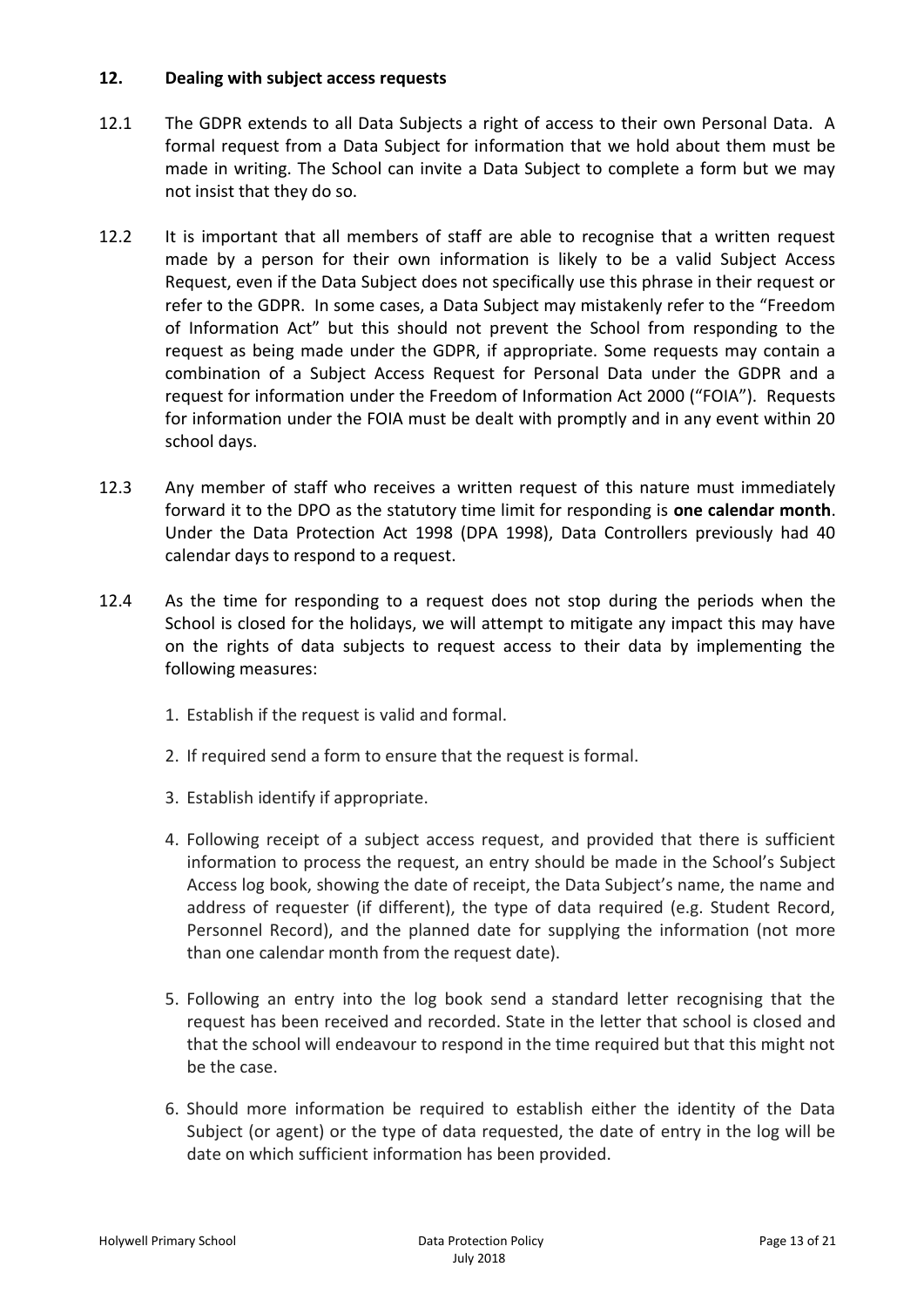- 12.5 A fee may no longer be charged to the individual for provision of this information (previously a fee of £10 could be charged under the DPA 1998).
- 12.6 The School may ask the Data Subject for reasonable identification so that they can satisfy themselves about the person's identity before disclosing the information.
- 12.7 In order to ensure that people receive only information about themselves it is essential that a formal system of requests is in place.
- 12.8 Our pupils are not considered mature enough to understand their rights under the GDPR and therefore the Parent/Carer will be expected to make a request on a child's behalf.
- 12.9 Requests from Parents in respect of their own child will be processed as requests made on behalf of the Data Subject (the child, subject to any exemptions that apply under the Act or other legislation). If Consent is not given to disclosure, the School shall not disclose the Personal Data if to do so would breach any of the data protection principles.
- 12.10 It should be noted that the Education (Pupil Information) (England) Regulations 2005 (the "Regulations") applies to maintained schools so the rights available to parents in those Regulations to access their child's educational records apply to the School. This means that following receipt of a request from a parent for a copy of their child's educational records, the School must provide a copy within 15 school days, subject to any exemptions or court orders which may apply. The School may charge a fee for providing a copy of the educational record, depending on the number of pages as set out in the Regulations. This is a separate statutory right that parents of children who attend maintained schools have so such requests should not be treated as a subject access request.
- 12.11 Following receipt of a subject access request, and provided that there is sufficient information to process the request, an entry should be made in the School's Subject Access log book, showing the date of receipt, the Data Subject's name, the name and address of requester (if different), the type of data required (e.g. Student Record, Personnel Record), and the planned date for supplying the information (not more than one calendar month from the request date). Should more information be required to establish either the identity of the Data Subject (or agent) or the type of data requested, the date of entry in the log will be date on which sufficient information has been provided.
- 12.12 Where requests are "manifestly unfounded or excessive", in particular because they are repetitive, the School can:
	- 12.12.1 charge a reasonable fee taking into account the administrative costs of providing the information; or

12.12.2 refuse to respond.

12.13 Where we refuse to respond to a request, the response must explain why to the individual, informing them of their right to complain to the supervisory authority and to a judicial remedy without undue delay and at the latest within one month. Members of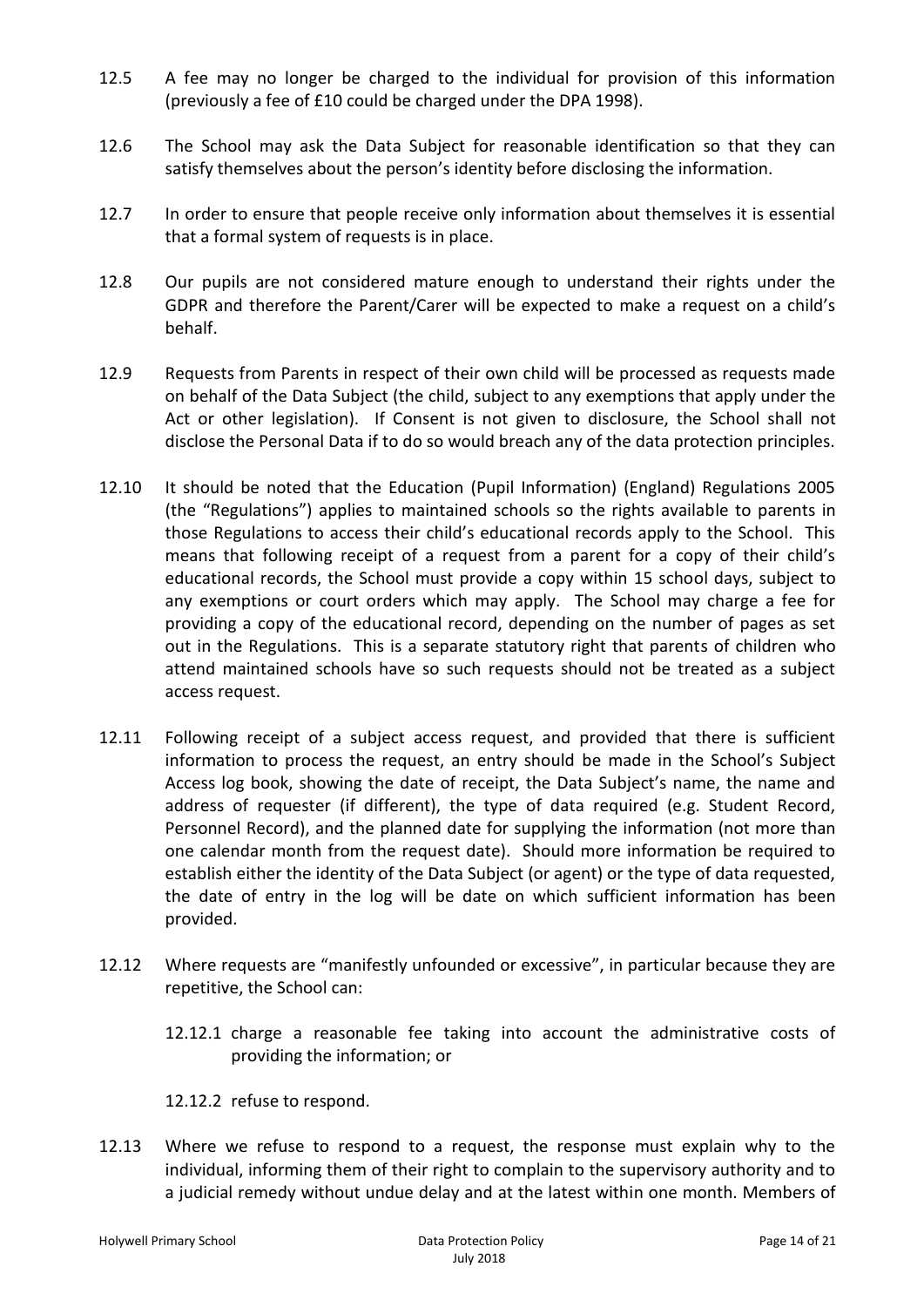staff should refer to any guidance issued by the ICO on Subject Access Requests and consult the DPO before refusing a request.

- 12.14 Certain information may be exempt from disclosure so members of staff will need to consider what exemptions (if any) apply and decide whether you can rely on them. For example, information about third parties may be exempt from disclosure. In practice, this means that you may be entitled to withhold some documents entirely or you may need to redact parts of them. Care should be taken to ensure that documents are redacted properly. Please seek further advice or support from the DPO if you are unsure which exemptions apply.
- 12.15 In the context of a School a subject access request is normally part of a broader complaint or concern from a Parent or may be connected to a disciplinary or grievance for an employee. Members of staff should therefore ensure that the broader context is taken into account when responding to a request and seek advice if required on managing the broader issue and the response to the request.

#### **13. Providing information over the telephone**

- 13.1 Any member of staff dealing with telephone enquiries should be careful about disclosing any Personal Data held by the School whilst also applying common sense to the particular circumstances. In particular they should:
	- 13.1.1 Check the caller's identity to make sure that information is only given to a person who is entitled to it.
	- 13.1.2 Suggest that the caller put their request in writing if they are not sure about the caller's identity and where their identity cannot be checked.
	- 13.1.3 Refer to their line manager or the DPO for assistance in difficult situations. Noone should feel pressurised into disclosing personal information.

#### **14. Authorised disclosures**

- 14.1 The School will only disclose data about individuals if one of the lawful bases apply.
- 14.2 Only authorised and trained staff are allowed to make external disclosures of Personal Data. The School will regularly share Personal Data with third parties where it is lawful and appropriate to do so including, but not limited to, the following:
	- 14.2.1 Local Authorities
	- 14.2.2 the Department for Education
	- 14.2.3 the Disclosure and Barring Service
	- 14.2.4 the Teaching Regulation Agency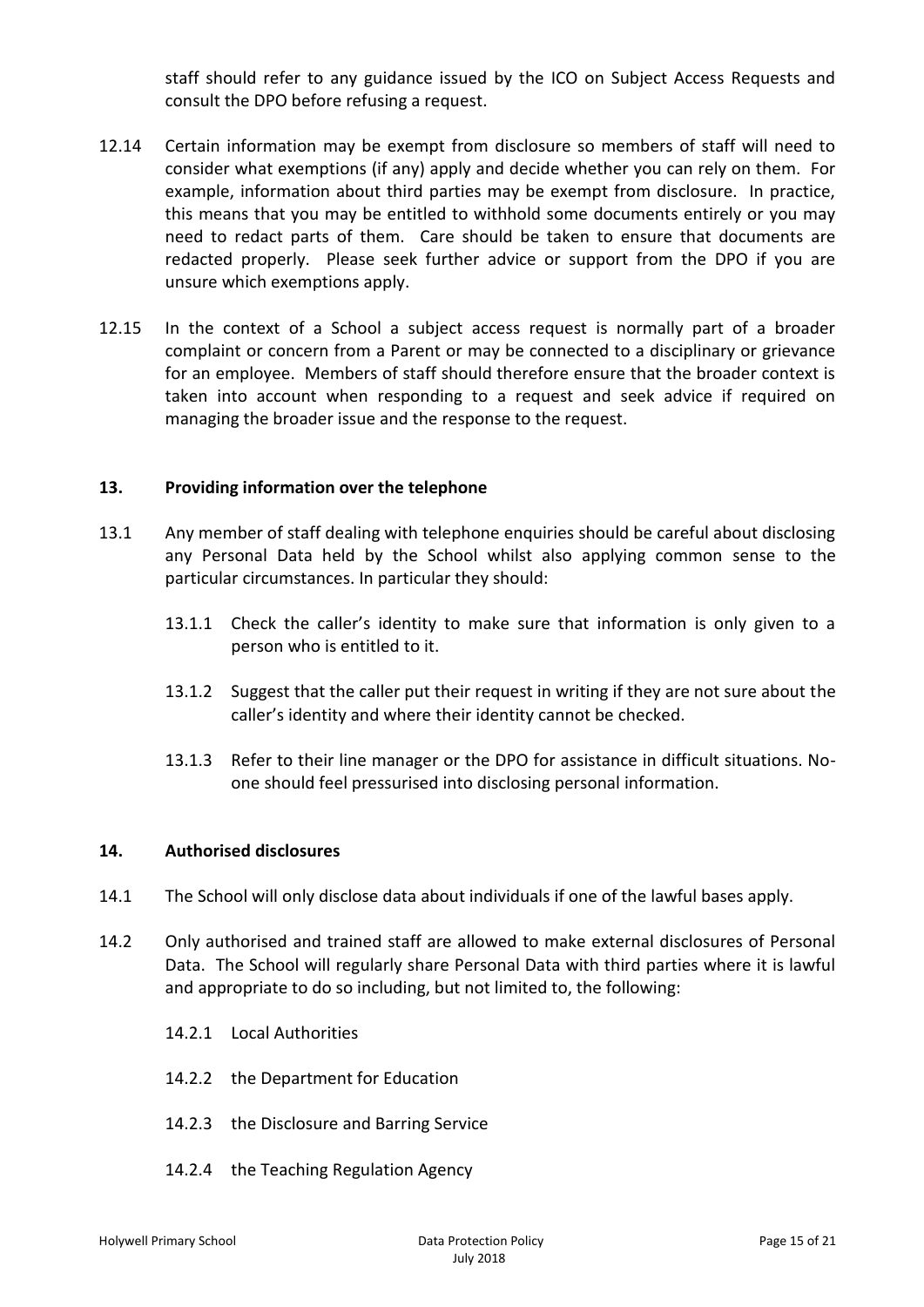- 14.2.5 the Teachers' Pension Service
- 14.2.6 the Local Government Pension Scheme which is administered by the Local Pensions Partnership (LLP)
- 14.2.7 Herts for Learning Human Resources (SERCO)
- 14.2.8 the Police or other law enforcement agencies
- 14.2.9 Herts for Learning legal advisors
- 14.2.10 HCC insurance provider
- 14.2.11 occupational health advisors
- 14.2.12 exam boards including the Standards Testing Agency and the DfE through NCA tools
- 14.2.13 NHS health professionals including educational psychologists and school nurses;
- 14.2.14 Education Welfare Officers;
- 14.2.15 Courts, if ordered to do so;
- 14.2.16 Prevent teams in accordance with the Prevent Duty on schools;
- 14.2.17 other schools, for example, if we are negotiating a managed move and we have Consent to share information in these circumstances;
- 14.3 Some of the organisations we share Personal Data with may also be Data Controllers in their own right in which case we will be jointly controllers of Personal Data and may be jointly liable in the event of any data breaches.
- 14.4 Data Sharing Agreements should be completed when setting up 'on-going' or 'routine' information sharing arrangements with third parties who are Data Controllers in their own right. However, they are not needed when information is shared in one-off circumstances but a record of the decision and the reasons for sharing information should be kept.
- 14.5 All Data Sharing Agreements must be signed off by the Data Protection Officer who will keep a register of all Data Sharing Agreements.
- 14.6 The GDPR requires Data Controllers to have a written contract in place with Data Processors which must include specific clauses relating to the way in which the data is Processed ("GDPR clauses"). A summary of the GDPR requirements for contracts with Data Processors is set out in Appendix 1. It will be the responsibility of the School to ensure that the GDPR clauses have been added to the contract with the Data Processor. Personal data may only be transferred to a third-party Data Processor if they agree to put in place adequate technical, organisational and security measures themselves.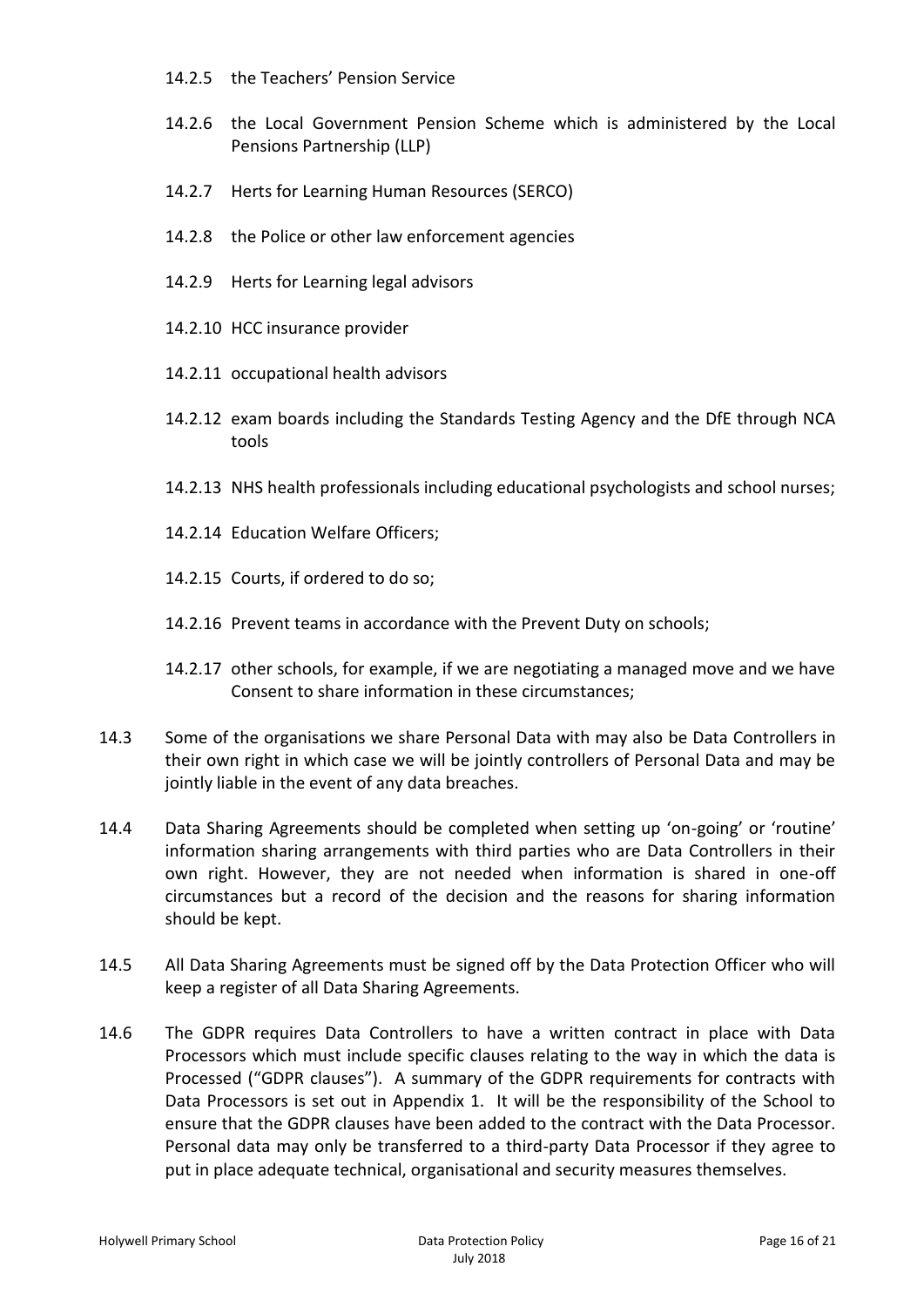14.7 In some cases Data Processors may attempt to include additional wording when negotiating contracts which attempts to allocate some of the risk relating to compliance with the GDPR, including responsibility for any Personal Data Breaches, onto the School. In these circumstances, the member of staff dealing with the contract should contact the DPO for further advice before agreeing to include such wording in the contract.

## **15. Reporting a Personal Data Breach**

- 15.1 The GDPR requires Data Controllers to notify any Personal Data Breach to the ICO and, in certain instances, the Data Subject.
- 15.2 A notifiable Personal Data Breach must be reported to the ICO without undue delay and where feasible within 72 hours, unless the data breach is unlikely to result in a risk to the individuals.
- 15.3 If the breach is likely to result in high risk to affected Data Subjects, the GDPR, requires organisations to inform them without undue delay.
- 15.4 It is the responsibility of the DPO, or the nominated deputy, to decide whether to report a Personal Data Breach to the ICO.
- 15.5 We have put in place procedures to deal with any suspected Personal Data Breach and will notify Data Subjects or any applicable regulator where we are legally required to do so.
- 15.6 As the School is closed or has limited staff available during school holidays, there will be times when our ability to respond to a Personal Data Breach promptly and within the relevant timescales will be affected. However, the school will take the following measures to mitigate the impact this may have on Data Subjects:
	- 1. The DPO'S email address will be made available to staff and will be available on our website and in our privacy notices so that a member of staff can be contacted should an incident occur. This email address will be monitored regularly by the assigned member of staff.
	- 2. The DPO will have the contact details for the Headteacher, IT support, legal advisors and insurers, so that action can be taken without delay should a breach occur.
	- 3. The DPO should follow the steps set out above as best as he / she can in the circumstances. In particular, this should include reporting notifiable breaches to the ICO within 72 hours and, if required, the affected individuals. The report to the ICO should state that the school is closed or has limited staff available due to the school holidays and, depending on the circumstances, advice should be sought from the ICO on the steps the school should take to mitigate any risks.
- 15.7 If a member of staff or governor knows or suspects that a Personal Data Breach has occurred, the steps set out in para 15.6 above must be followed. In particular, the DPO must be notified immediately. All evidence relating to the potential Personal Data Breach should be preserved.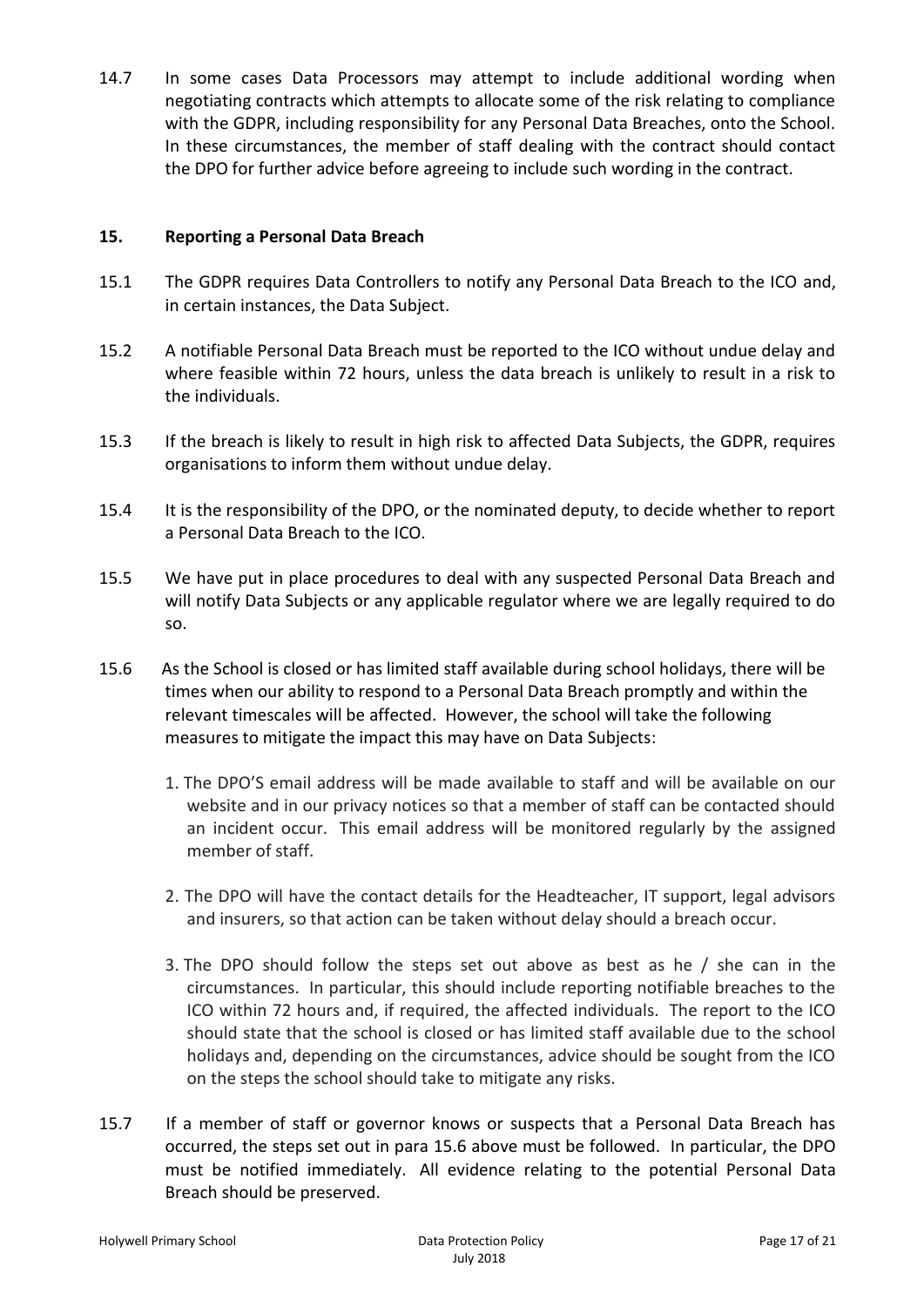## **16. Accountability**

- 16.1 The School must implement appropriate technical and organisational measures in an effective manner, to ensure compliance with data protection principles. The School is responsible for, and must be able to demonstrate, compliance with the data protection principles.
- 16.2 The School must have adequate resources and controls in place to ensure and to document GDPR compliance including:
	- 16.2.1 appointing a suitably qualified DPO (where necessary) and an executive team accountable for data privacy;
	- 16.2.2 implementing Privacy by Design when Processing Personal Data and completing Data Protection Impact Assessments (DPIAs) where Processing presents a high risk to rights and freedoms of Data Subjects;
	- 16.2.3 integrating data protection into internal documents including this Data Protection Policy, related policies and Privacy Notices;
	- 16.2.4 regularly training employees and governors on the GDPR, this Data Protection Policy, related policies and data protection matters including, for example, Data Subject's rights, Consent, legal bases, DPIA and Personal Data Breaches. The School must maintain a record of training attendance by School personnel; and
	- 16.2.5 regularly testing the privacy measures implemented and conducting periodic reviews and audits to assess compliance, including using results of testing to demonstrate compliance improvement effort.

## **17. Record keeping**

- 17.1 The GDPR requires us to keep full and accurate records of all our Data Processing activities.
- 17.2 We must keep and maintain accurate records reflecting our Processing including records of Data Subjects' Consents and procedures for obtaining Consents.
- 17.3 These records should include, at a minimum, the name and contact details of the Data Controller and the DPO, clear descriptions of the Personal Data types, Data Subject types, Processing activities, Processing purposes, third-party recipients of the Personal Data, Personal Data storage locations, Personal Data transfers, the Personal Data's retention period and a description of the security measures in place. In order to create such records, data maps should be created which should include the detail set out above together with appropriate data flows.

## **18. Training and audit**

18.1 We are required to ensure all School personnel have undergone adequate training to enable us to comply with data privacy laws. We must also regularly test our systems and processes to assess compliance.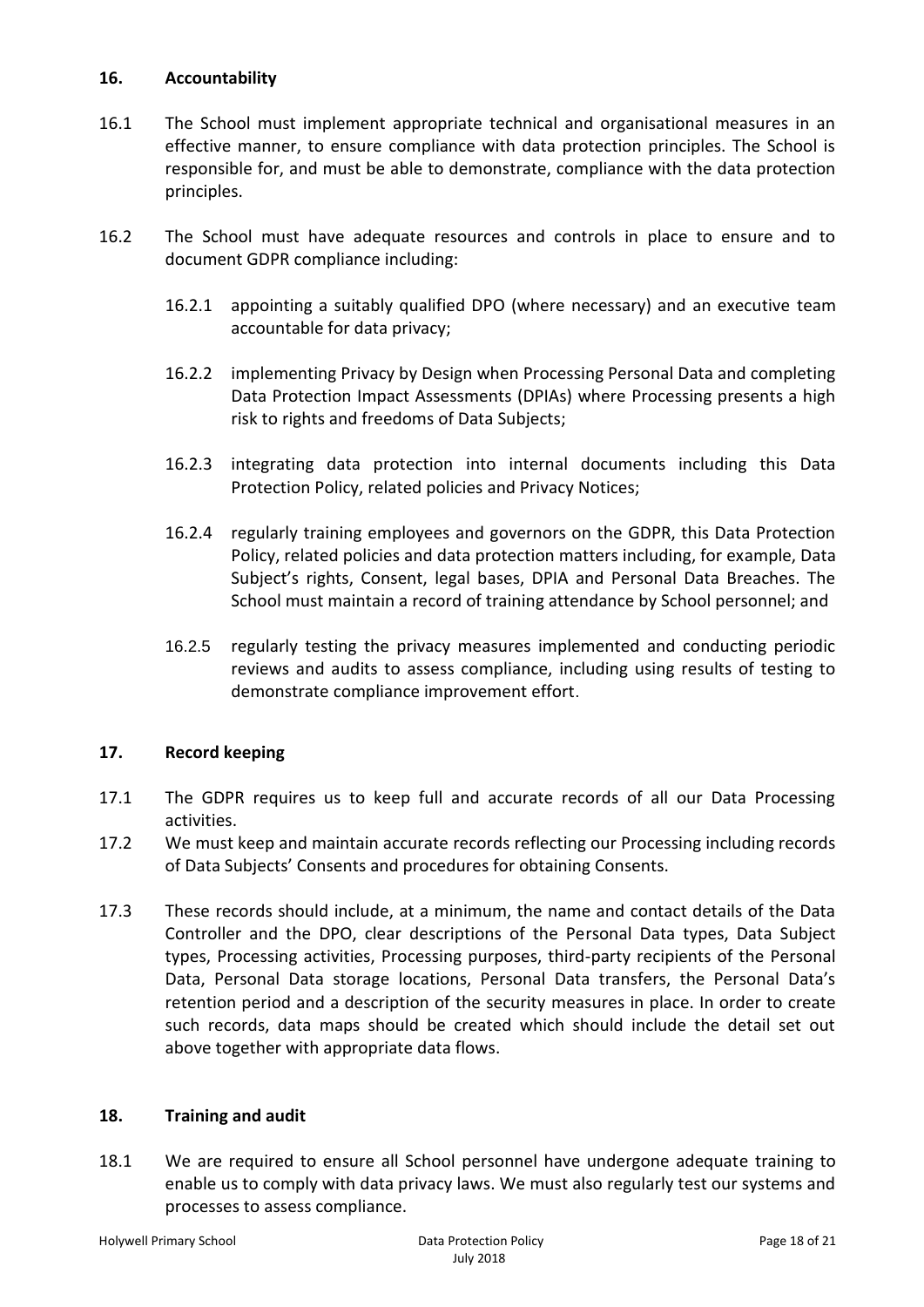18.2 Members of staff must attend all mandatory data privacy related training.

## **19. Privacy By Design and Data Protection Impact Assessment (DPIA)**

- 19.1 We are required to implement Privacy by Design measures when Processing Personal Data by implementing appropriate technical and organisational measures (like Pseudonymisation) in an effective manner, to ensure compliance with data privacy principles.
- 19.2 This means that we must assess what Privacy by Design measures can be implemented on all programs/systems/processes that Process Personal Data by taking into account the following:
	- 19.2.1 the state of the art;
	- 19.2.2 the cost of implementation;
	- 19.2.3 the nature, scope, context and purposes of Processing; and
	- 19.2.4 the risks of varying likelihood and severity for rights and freedoms of Data Subjects posed by the Processing.
- 19.3 We are also required to conduct DPIAs in respect to high risk Processing.
	- 19.3.1 The School should conduct a DPIA and discuss the findings with the DPO when implementing major system or business change programs involving the Processing of Personal Data including:
		- 19.3.1.1 use of new technologies (programs, systems or processes), or changing technologies (programs, systems or processes);
		- 19.3.1.2 Automated Processing including profiling and ADM;
		- 19.3.1.3 large scale Processing of Sensitive Data; and
		- 19.3.1.4 large scale, systematic monitoring of a publicly accessible area.
- 19.4 We will also undertake a DPIA as a matter of good practice to help us to assess and mitigate the risks to pupils. If our processing is likely to result in a high risk to the rights and freedom of children then a DPIA should be undertaken.
- 19.5 A DPIA must include:
	- 19.5.1 a description of the Processing, its purposes and the School's legitimate interests if appropriate;
	- 19.5.2 an assessment of the necessity and proportionality of the Processing in relation to its purpose;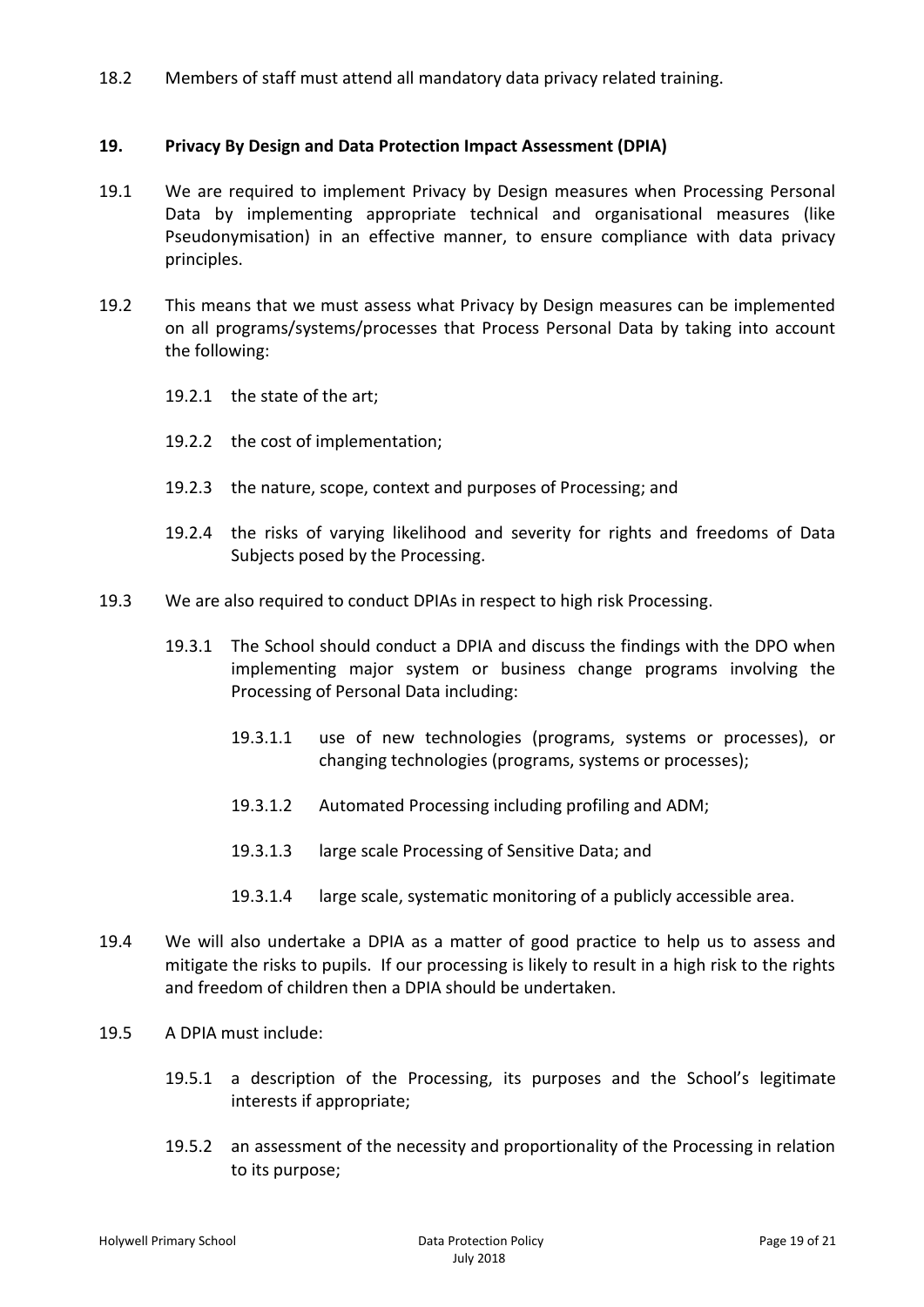- 19.5.3 an assessment of the risk to individuals; and
- 19.5.4 the risk mitigation measures in place and demonstration of compliance.

## **20. CCTV**

- 20.1 The School uses CCTV in locations around the School site. This is to:
	- 20.1.1 protect the School buildings and their assets;
	- 20.1.2 increase personal safety and reduce the fear of crime;
	- 20.1.3 support the Police in a bid to deter and detect crime;
	- 20.1.4 assist in identifying, apprehending and prosecuting offenders;
	- 20.1.5 provide evidence for the School to use in its internal investigations and / or disciplinary processes in the event of behaviour by staff, pupils or other visitors on the site which breaches or is alleged to breach the School's policies;
	- 20.1.6 protect members of the school community, public and private property; and
	- 20.1.7 assist in managing the School.
- 20.2 Please refer to the School's CCTV policy for more information.

## **21. Policy Review**

- 21.1 It is the responsibility of the Governing Body to facilitate the review of this policy on a regular basis. Recommendations for any amendments should be reported to the DPO.
- 21.2 We will continue to review the effectiveness of this policy to ensure it is achieving its stated objectives.

## **22. Enquiries**

- 22.1 Further information about the School's Data Protection Policy is available from the DPO.
- 22.2 General information about the Act can be obtained from the Information Commissioner's Office: [www.ico.gov.uk](http://www.ico.gov.uk/)